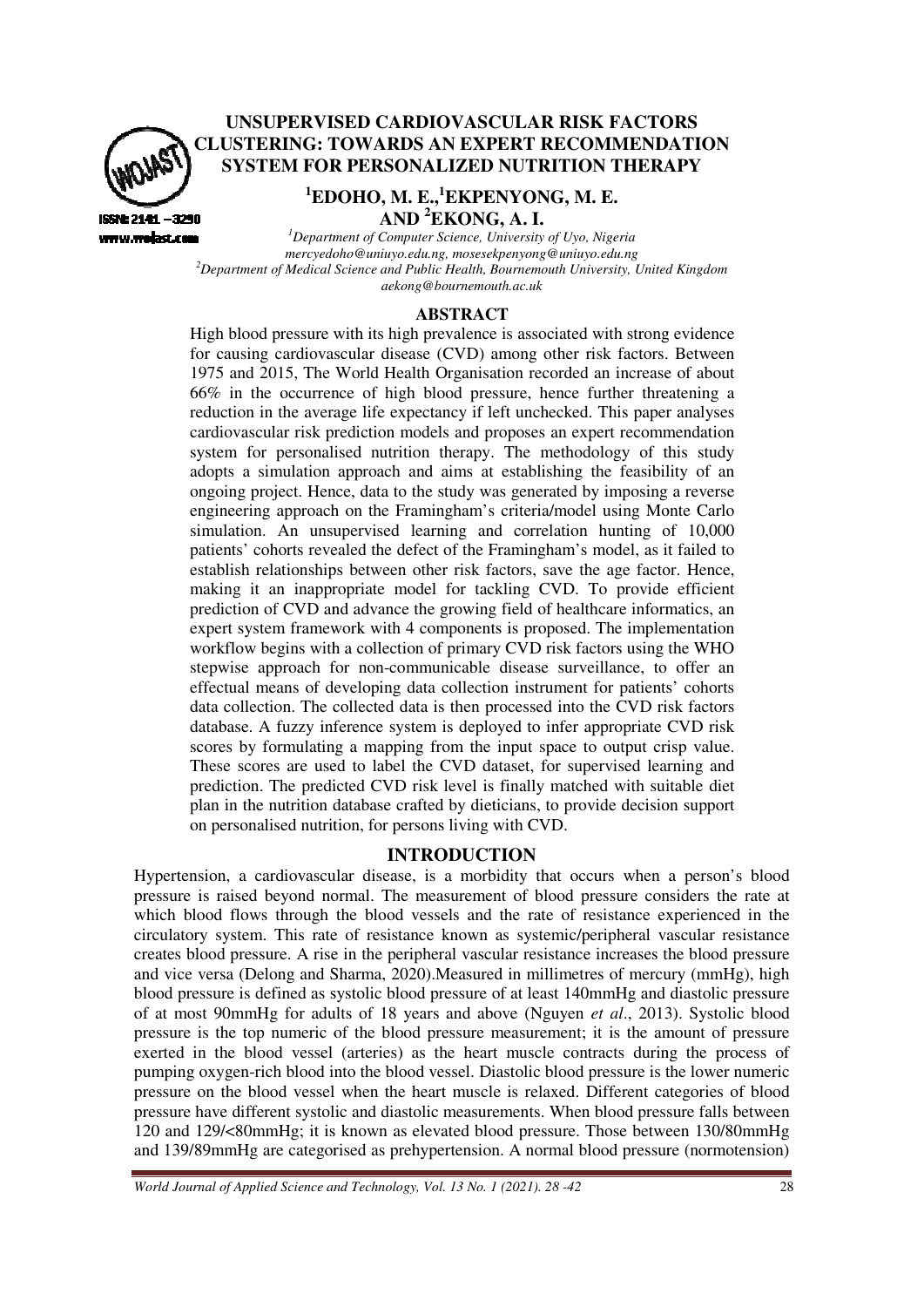lies between systolic pressure less than 120mmHg and diastolic pressure less than 80mmHg. However, in 2017, The American College of Cardiology/American Heart Association revised the categories and guidelines for the detection, evaluation, prevention, and management of adult hypertension. This guideline categorises blood pressure into normal, elevated, stage 1 or 2 hypertension and further defines the threshold of 130/80mmHg for the diagnosis of hypertension (Muntner *et al.*, 2019).

Diverse nutrition research works have been conducted and results have exhibited the corollary of hypertension due to diet. Although the precise cause of primary hypertension remains unidentified, there are several factors that exacerbate its pathogenesis. These factors include over or under expressed gene (Luft, 1998), obesity, high alcohol consumption, high consumption of salt, age, sedentary lifestyle, insufficient potassium, and calcium intake (Sever and Poulter, 1989). Possible management and treatment of idiopathic hypertension involves medication, lifestyle, and nutritional therapy. Nutritional factors play a vital role in either increasing or decreasing the pressure of blood.

Despite the burden of hypertension, most people suffering from this ailment are unaware as the ailment does not present any peculiar symptom(s). However, if left uncontrolled or poorly managed, complications could lead to cardiovascular diseases such as heart failure, stroke (when abnormal and disproportionate pressure hardens the arteries and decreases the rate of blood and oxygen flow to the heart and brain), renal failure, sight impairment, dementia, retinal haemorrhage, and peripheral vascular diseases. A study by Egan (2018) conducted on Coronary Artery Risk Development in Young Adults (CARDIA), observed that the blood pressure of the subjects when they were between the ages of 18 and 30 measured <130/<80 mmHg, but when they turned 55 years, approximately 75% of black men and women had raised blood pressure (BP), compared to an observed variation of 54% of white men and 40% of white women with raised BP. The study also inferred a high rate of hypertension vulnerability among young and middle-aged black adults. According to WHO, 51% of deaths caused by stroke and 45% of deaths due to coronary heart disease stem from high-risk complications of hypertension. Moreover, hypertension increased from 594 million in 1975 to 1.13 billion in 2015 with high prevalence in Africa (27%) and low prevalence in America (18%). While prevalence is low in high income countries, the prevalence in low- and medium-income countries is on the increase. This increase owes to the unawareness of the disease and the underlying risk factors amongst the population (Raji, 2017). However, the state of healthcare in a country constitutes a risk factor as well. An individual with a raised BP in a developed country with excellent treatment and rehabilitation services stands a better chance of disease management and recuperation than her counterpart in low- and middle-income countries with deplorable state of healthcare.

In Nigeria, hypertension is a silent epidemic that is gradually consuming the society. A systematic study by Adeloye *et al.* (2015), conducted using data from Medline, EMBASE and Global health between January 1980 and September 2013 rates 28% hypertension prevalence in Nigeria with distribution of 29.5% and 25% among men and women, respectively, indicating high prevalence in men. In addition, the study showed community estimate of 30.6% prevalence among urban inhabitants and 26.4% among rural inhabitants and further projected about 30.1 million cases of hypertension by 2030.

Recently, therapeutic dietary recommendation systems based on dietary approach to stop hypertension (DASH) have been personalised for weight loss and different chronic diseases. However, drastic modification to one's diet presents a significant change that may be difficult to maintain. Several attempts by most hypertensive patients to adhere to this dietary recommendation seem unyielding. In a cuisine rich country like Nigeria, the abrupt shift from delectable traditional delicacies to consumption of mostly fruits and vegetables tend to be an unrealistic approach that may not be maintained as a lifestyle. Consequently, this work propounds a proactive and highly scalable approach to support hypertension self-management and maintenance of individual's well-being. Medically, physicians routinely make diagnosis of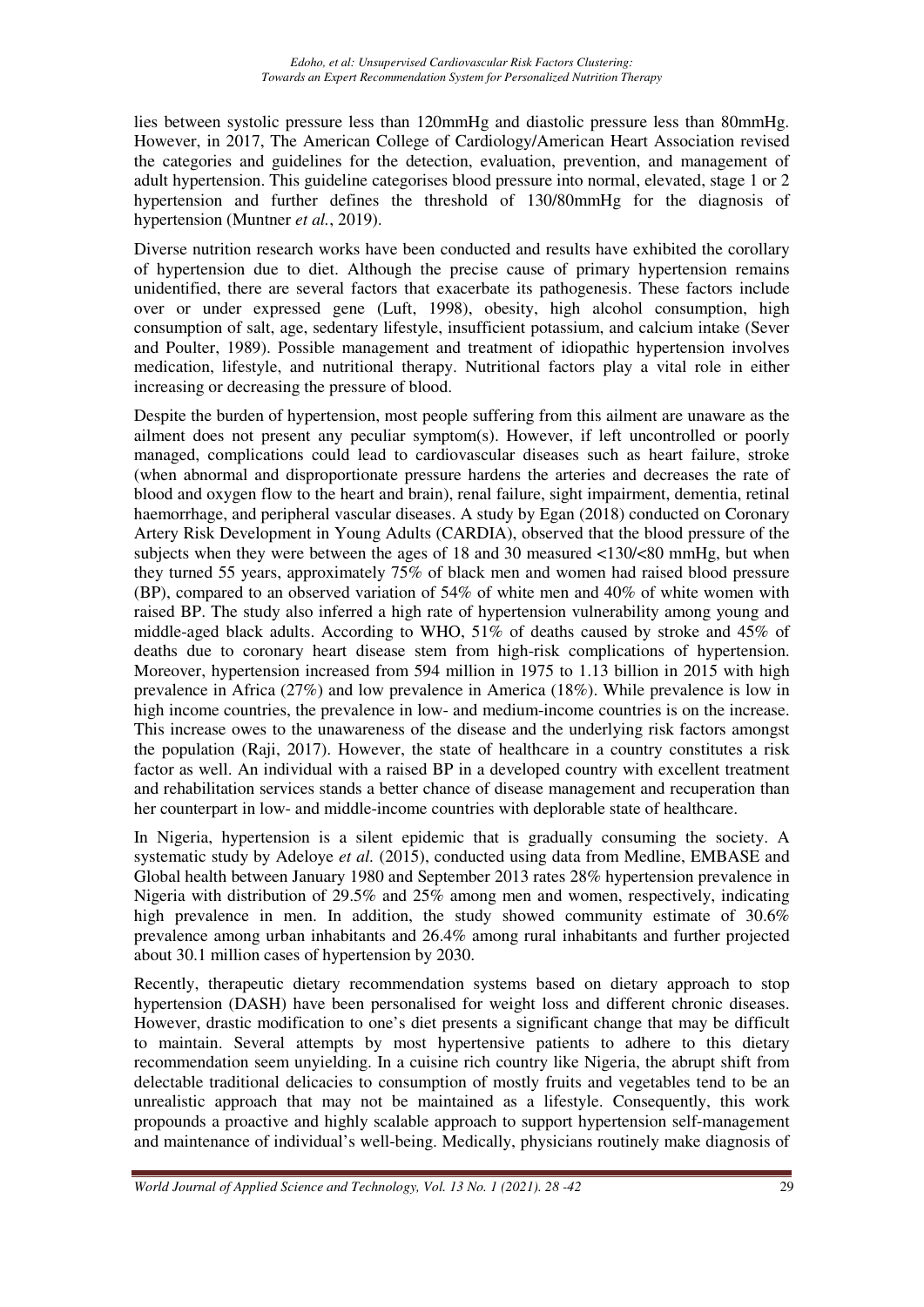a condition based on physical examination or answers to the questions provided by the patients before offering either therapeutic prescription or referral to a nutritionist for medical nutrition therapy if the underlying ailment requires nutrition intervention. This approach can be emulated using machine learning and soft computing techniques. Whilst there are various studies on the classification of hypertension risk, little attention has been given to the utilisation of machine learning in the prediction of hypertension risk and its associated medical nutrition therapy. Hence, this paper proposes a nutrition recommendation framework that integrates machine learning, for personalised nutrition therapy. The specific objectives of the paper include, to:

- study frequently used cardiovascular risk models, for easy cohorts' characterisation and system integration,
- simulate a dataset of patients' cohorts using the Framingham's risk criteria,
- learn evolving risk patterns from simulated cohorts using unsupervised machine learning technique.
- propose a recommendation system for matching the predicted risk level with recommended diet plan, for driving decision support systems, towards personalised nutrition therapy.

# **CARDIOVASCULAR RISK PREDICTION MODELS**

Cardiovascular risk predication model is a mathematical equation that evaluates the likelihood of developing CVD within a specified time frame, considering the associated risk factors of the individual (Moons *et al.*, 2012a). The use of risk stratification model in estimating the latent risk of developing atherosclerotic cardiovascular disease (ACVD) has been endorsed globally, as the foremost step in administering the primary preventive therapy (Anderson et al., 2016; Pylypchuk *et al*., 2018). This serves as a methodological strategy that complements the level of risk to the potency of preventive and control therapies. Amongst the myriad of CVD risk prediction models, the most widely recommended is the Framingham risk score (FRS) and pooled cohort equation (PCE). While the guideline of Canadian Cardiovascular Society (CCS) commends the use of FRS in accessing the risk of CVD (Anderson *et al*, 2016), the American College of Cardiology/American Heart Association (ACC/AHA) advocates the use of PCE (Stone *et al*., 2014; Grundy *et al*, 2018). However, there has been conflicting corroborations about the suitability of a CVD risk score in capturing the disparity due to ethics and socioeconomic factors (Pylypchuk *et al*., 2018). The efficiency of a CVD predictive model is reliant on the specific data sample used in the development of the model (Yutsuya, 2018) and the estimation of CVD risk is dependent on the adopted risk model (Boateng *et al*., 2018). According to Ko *et al*. (2020), the FRS and PCE produced high estimates against the actual risk of ACVD in a large population from Ontario, even though PCE was developed and authenticated with sample data from Caucasians and African American men and women with no overt ACVD (Goff et al., 2014). The performance of a CVD risk algorithm therefore differs with different set of data obtained from different populations (Boateng *et al*., 2018).

Despite the application of the CVD risk estimation models in predicting CVD risk in different populations of Sub-Saharan Africa and some regions in Nigeria, no population-based study has been established in Nigeria for the development of CVD risk algorithm for its citizens. Accordingly, one of the objectives of this study is to develop a machine learning model that can predict CVD risk in Nigeria's population and calibrate the model against popular existing CVD risk prediction models.

# **Framingham Risk Score**

According to Gallestery (2016), this gender-specific algorithm was designed and developed for the prediction of 10-year CVD risks of individuals with no obvious indication of heart disease. The algorithm is derived based on the data from the Framingham's heart study. The study which was initiated in 1948 comprised initially of two-thirds (more than 5,200) of the adult residents in Framingham, Massachusetts between the ages of 30 and 62 years. Detailed questions about a participant's lifestyle and blood pressure reading were obtained at interval of 2 years for a period of 14 years. As the study progressed, they kept track of the participants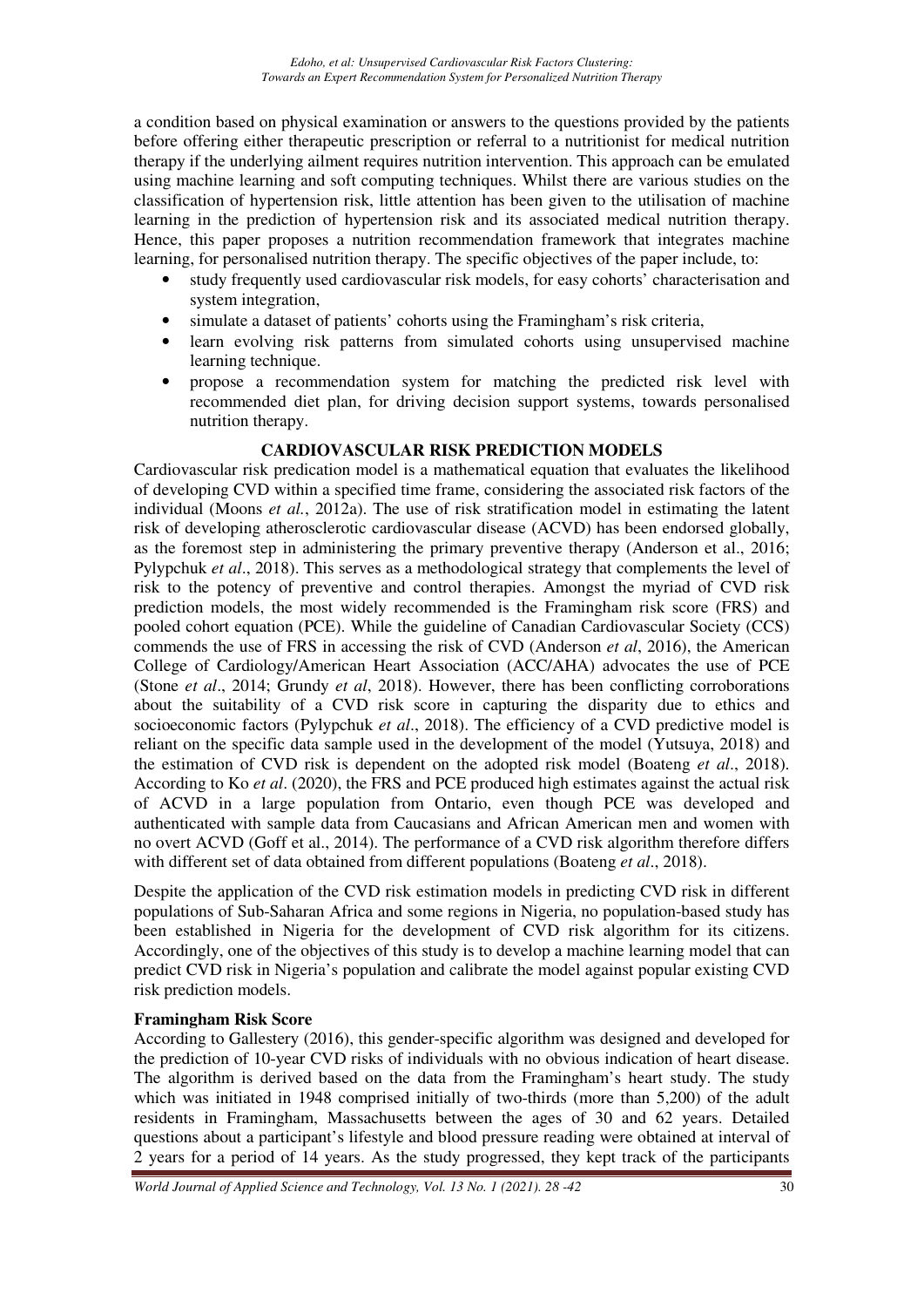*Edoho, et al: Unsupervised Cardiovascular Risk Factors Clustering: Towards an Expert Recommendation System for Personalized Nutrition Therapy* 

who developed CVD and those who did not. Over the years of the study, new participants referred to as offspring cohorts were added to the study. In 1971, 5,120 adult children of the participants in the initial cohort and their spouses got added. The third-generation cohort comprised of participants with at least one of the parents in the previous study cohort added in 2001. The maiden version of the risk score algorithm was published in 1998, updated version in 2002 and the current version in 2008. The earliest version included age, gender, LDL cholesterol, HDL cholesterol, blood pressure, diabetes, and smoking. Subsequent versions were updated with dyslipidaemia, age range, hypertension treatment, total cholesterol but excluded diabetes. The presence of diabetes was synonymous to an apparent CHD risk. Table 1 documents the Framingham risk scores for male patients

|             |           | Range       |                         |                     | Range     |             |                  |
|-------------|-----------|-------------|-------------------------|---------------------|-----------|-------------|------------------|
| Variable    | Age Range | Variable    | Point                   | Variable            | Age Range | Variable    | Point            |
|             |           | Measurement |                         |                     |           | Measurement |                  |
|             | 20-34     |             | -9                      |                     |           | $>=280$     | $\mathfrak{Z}$   |
|             | 35-39     |             | $-4$                    |                     |           | <160        | $\boldsymbol{0}$ |
|             | 40-44     |             | $\theta$                |                     |           | 160-199     | $\theta$         |
|             | 45-49     |             | 3                       |                     | 70-79     | 200-239     | $\boldsymbol{0}$ |
|             | 50-54     |             | 6                       |                     |           | 240-279     | 1                |
| Age         | 55-59     |             | 8                       |                     |           | $>=280$     | 1                |
|             | 60-64     |             | 10                      |                     | $20-39$   |             | $\overline{8}$   |
|             | 65-69     |             | 11                      |                     | 40-49     |             | 5                |
|             | 70-74     |             | 12                      | Cigarette<br>smoker | 50-59     |             | 3                |
|             | 75-79     |             | 13                      |                     | 60-69     |             | 1                |
|             |           | < 160       | $\boldsymbol{0}$        |                     | 70-79     |             | $\mathbf{1}$     |
|             |           | 160-199     | 4                       | All<br>non-         |           |             | $\theta$         |
|             | 20-39     | 200-239     | 7                       | smokers             |           |             |                  |
|             |           | 240-279     | 9                       | HDL                 |           | <40         | $\boldsymbol{2}$ |
|             |           | $>=280$     | 11                      | cholesterol         |           | 40-49       | $\mathbf{1}$     |
|             |           | 160         | $\overline{0}$          | (mg/dL)             |           | 50-59       | $\mathbf{0}$     |
|             |           | 160-199     | 3                       |                     |           | $>= 60$     | $-1$             |
|             | 40-49     | 200-239     | 5                       |                     |           | < 120       | $\boldsymbol{0}$ |
| Total       |           | 240-279     | 6                       | Systolic bp         |           | 120-129     | $\theta$         |
| cholesterol |           | $>=280$     | 8                       | $(mmHg)$ -          | Untreated | 130-139     | 1                |
| (mg/dL)     |           | 160         | $\boldsymbol{0}$        | Untreated           |           | 140-159     | 1                |
|             |           | 160-199     | $\overline{\mathbf{c}}$ |                     |           | $>=160$     | 2                |
|             | 50-59     | 200-239     | 3                       |                     |           | 120         | $\overline{0}$   |
|             |           | 240-279     | 4                       | Systolic bp         |           | 120-129     | $\mathbf{1}$     |
|             |           | $>=280$     | 5                       | $(mmHg)$ -          | Treated   | 130-139     | $\overline{c}$   |
|             |           | 160         | $\boldsymbol{0}$        | treated             |           | 140-159     | $\sqrt{2}$       |
|             |           | 160-199     | 1                       |                     |           | $>=160$     | 3                |
|             | 60-69     | 200-239     | 1                       |                     |           |             |                  |
|             |           | 240-279     | $\overline{c}$          |                     |           |             |                  |
|             |           |             |                         |                     |           |             |                  |

|  | Table 1. Framingham risk score for male patients |  |  |  |
|--|--------------------------------------------------|--|--|--|
|--|--------------------------------------------------|--|--|--|

### **Pooled Cohort Equation**

The Pooled Cohort Equation(PCE) which was initiated in 2013 but launched in 2014 by the American College of Cardiology/American Heart Foundation, focuses on the risk estimation of stroke and CHD among those that presents no notable symptom of CVD. This algorithm was introduced due to certain shortcomings experienced with the FRS; the abundance of Caucasians but limited number of other races making up the study cohort and inadequate consideration of ischemic stroke (Preiss and Kristensen, 2015), since stroke may occur before the manifestation of CHD (Stone and Floyd-Jones, 2016). The development of the PCE is based on the collection and analysis of population-based studies (the initial and offspring study cohorts of Framingham heart study, coronary artery risk development in young adults' study) administered with National Heart, Lung and Blood Institute funding. The risk factors examined included age, sex, HDL cholesterol, systolic blood pressure, cholesterol, antihypertensive drug taken, race, smoking status and diabetes status.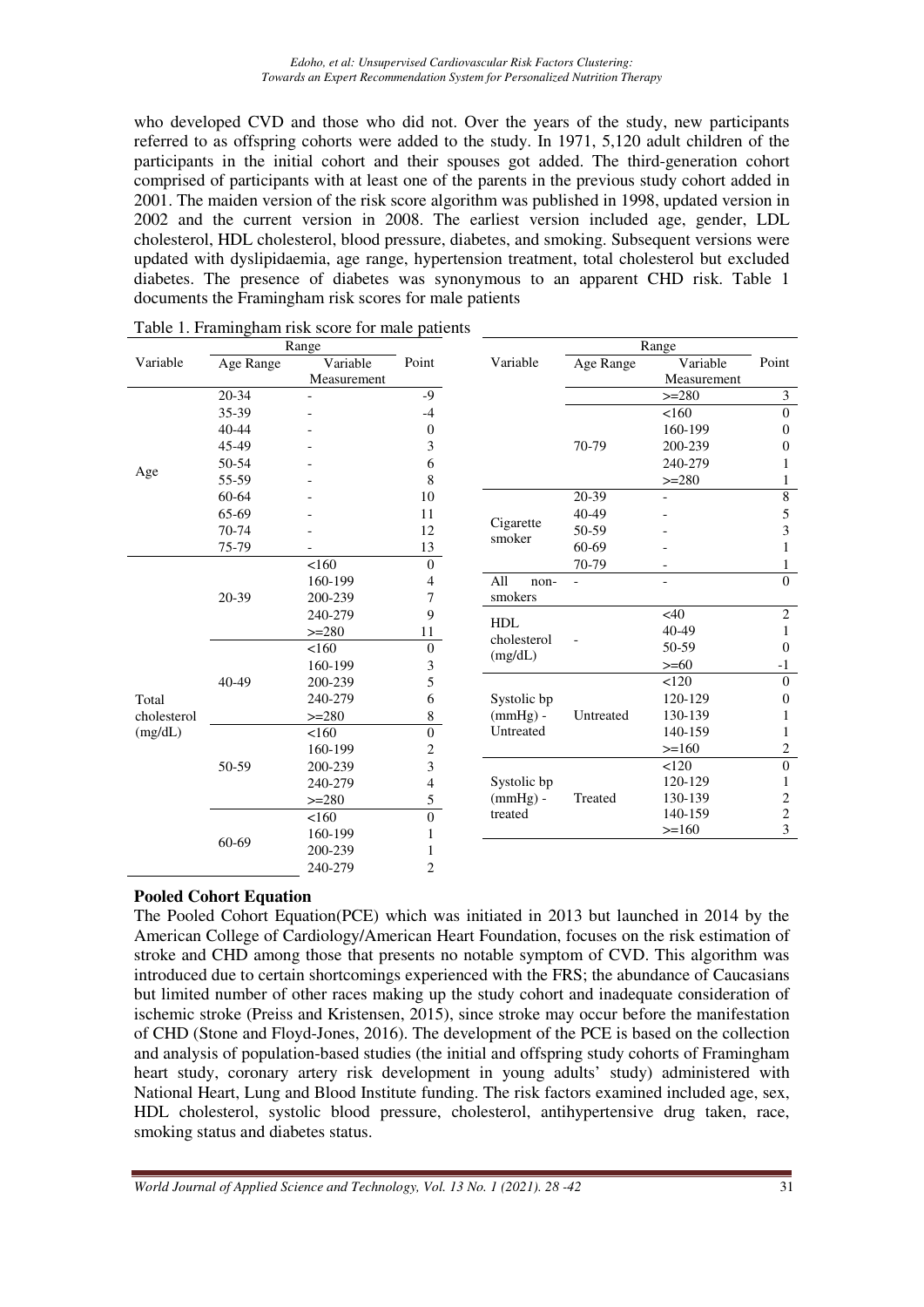|             |           | Range       | Point          |                     |           | Range       |                          |  |
|-------------|-----------|-------------|----------------|---------------------|-----------|-------------|--------------------------|--|
| Variable    | Age Range | Variable    |                | Variable            | Age Range | Variable    |                          |  |
|             |           | Measurement |                |                     |           | Measurement |                          |  |
|             | 20-34     |             | $-7$           |                     |           | 240-279     | 3                        |  |
|             | 35-39     |             | $-3$           |                     |           | $>=280$     | $\overline{\mathcal{A}}$ |  |
|             | $40 - 44$ |             | $\mathbf{0}$   |                     |           | 160         | $\overline{0}$           |  |
|             | 45-49     |             | 3              |                     |           | 160-199     | 1                        |  |
|             | 50-54     |             | 6              |                     | 70-79     | 200-239     | 1                        |  |
| Age         | 55-59     |             | 8              |                     |           | 240-279     | $\overline{c}$           |  |
|             | 60-64     |             | 10             |                     |           | $>=280$     | $\sqrt{2}$               |  |
|             | 65-69     |             | 12             |                     | 20-39     |             | 9                        |  |
|             | 70-74     |             | 14             |                     | 40-49     |             | 7                        |  |
|             | 75-79     |             | 16             | Cigarette<br>smoker | 50-59     |             | 4                        |  |
|             |           | 160         | $\theta$       |                     | 60-69     |             | $\overline{c}$           |  |
|             |           | 160-199     | 4              |                     | 70-79     |             | 1                        |  |
|             | 20-39     | 200-239     | 8              | All                 | non-      |             | $\overline{0}$           |  |
|             |           | 240-279     | 11             | smokers             |           |             |                          |  |
|             |           | $>=280$     | 13             | <b>HDL</b>          |           | $<$ 40      | $\overline{2}$           |  |
|             |           | 160         | $\mathbf{0}$   | cholesterol         |           | 40-49       | 1                        |  |
|             |           | 160-199     | 3              | (mg/dL)             |           | 50-59       | 0                        |  |
| Total       | 40-49     | 200-239     | 6              |                     |           | $>= 60$     | 1                        |  |
| cholesterol |           | 240-279     | 8              |                     |           | 120         | $\boldsymbol{0}$         |  |
| (mg/dL)     |           | $>=280$     | 10             | Systolic            |           | 120-129     | 1                        |  |
|             |           | 160         | $\mathbf{0}$   | bp                  | Untreated | 130-139     | $\overline{c}$           |  |
|             |           | 160-199     | 2              | (mmHg)              |           | 140-159     | 3                        |  |
|             | 50-59     | 200-239     | 4              |                     |           | $>=160$     | $\overline{4}$           |  |
|             |           | 240-279     | 5              |                     |           | 120         | $\boldsymbol{0}$         |  |
|             |           | $>=280$     | 7              | Systolic            |           | 120-129     | 3                        |  |
|             |           | 160         | $\Omega$       | bp                  | Treated   | 130-139     | 4                        |  |
|             | 60-69     | 160-199     |                | (mmHg)              |           | 140-159     | 5                        |  |
|             |           | 200-239     | $\overline{2}$ |                     |           | $>=160$     | 6                        |  |

Table 2. Framingham risk score for female patients

The algorithm for estimating an individual's 10-year risk for atherosclerotic cardiovascular disease using pooled cohort equation is as follows:

*Step 1:* Determine the race-sex group of the individual

- *Step 2:* Take the natural log of the risk factors (age, total cholesterol, HDL-C, systolicuntreated, systolic-treated)
- *Step 3:* Multiply each of the values from step 1 by the coefficient of the individual risk factors (Value \* Coefficient)
- *Step 4:* Individual sum =  $\Sigma$  (value\*coefficient)

*Step 5:* Compute the probability of 10-year risk

 $1-S_{10}e^{(Individual sum-Mean X/B)}$  (1)

where  $S_{10}$  is the baseline survival for a specific race-sex group, and MeanX'B is the product of the mean coefficient and value for a specific race-sex group.

Sandi *et al*. (2016) developed a web-based smart health system for classifying hypertension risk using C4.5 algorithm. The framework which consists of the learning phase, diagnosis phase and prognosis phase; had the diagnosis phase classify the medical parameters into normal, prehypertension, hypertension-stage-1 and hypertension-stage-2. The outcome of the diagnosis phase is passed on to the prognosis phase where the final outcome is the health risk of the patient and the corresponding risk factors. The validation of the developed model on 220 instances exhibited an accuracy of 93.6% with a recall of 88.4%, 97.3%, 88.4%, and 83.3% for normal, hypertension-stage-1, hypertension-stage-2, and pre-hypertension, respectively. Whilst recall of hypertension-stage-1 had a good proportion of 97.3%, the misclassification of hypertension-stage-1 patient as normal is highly risky. A classification system that predicts the risk of hypertension is of great significance, but a dreaded ailment like hypertension does require appropriate management through medication and nutrition recommendation. Using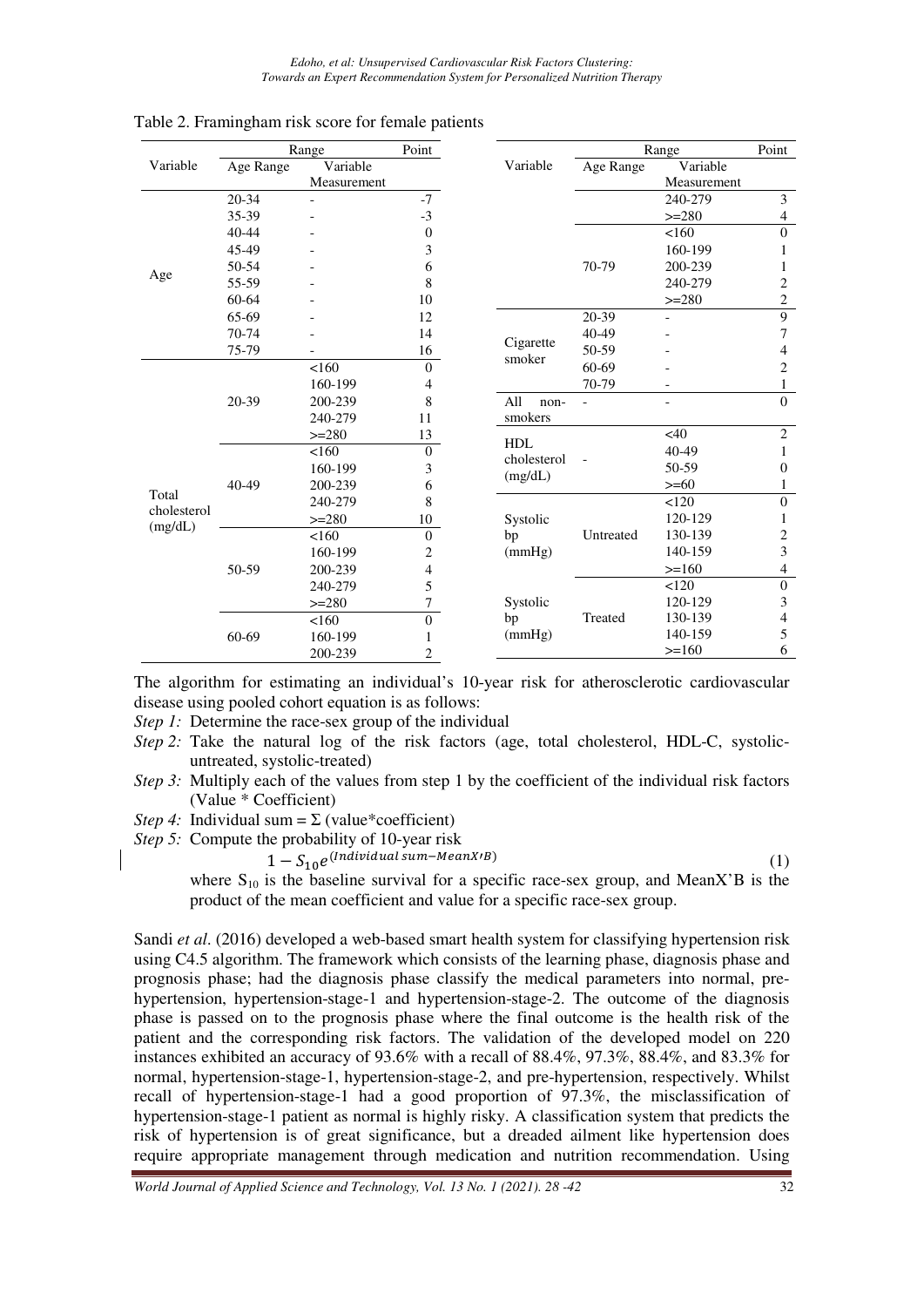semantic web technology, Clunis (2019) designed personalised recipes for hypertensive patients. With ingredients, preparation instructions and provenance data were web scraped from recipe websites. Ontology 101 was used to create a recipe knowledge-based model for the management of hypertension. The ontology was validated and tested with reasoner and competency questions. The ontology had the ability to answer explicit recipe questions of hypertensive patients. Nevertheless, the management of hypertension without the knowledge of medical and nutritional experts constitutes a great challenge such as consumption of nutrients without hypertension risk evaluation.

Rachata and Temde (2018) constructed a personalised lifestyle recommendation model for patients concurrently suffering from diabetes mellitus and hypertension. The model developed used fuzzy near compactness. The knowledge of patient's condition with their ranges and lifestyle plans were obtained from medical experts, research works and medical handbooks. Trapezoid fuzzy number expressed the membership degree of both patients' conditions and practice plan, and these features were weighted accordingly. The patients' conditions were further mapped to the corresponding practice plans. The model testing was done using data of 121 patients. The recommendation from the model when compare to the recommendation given to those patients by 11 experts, effected 96% accuracy. Similarly, Sookrah *et al.* (2019) built a mobile-based Mauritian diet recommendation system. The system hinges on the fusion of multilayer perceptron classifier and content-based filtering. Depending on the user preference, the model outputs a food category. Content-based filtering recommends meal plan according to the classified food category, DASH serving size and the number of days the user last consumed a particular meal plan. The classifier conferred 99% accuracy. Blood pressure, sodium intake, alcohol and smoking level were used to compute sodium diet plan. However, there are other factors detrimental to hypertensive such as protein intake. Furthermore, the study considers weight as a factor to determine the risk level of a hypertensive condition; But weight does not measure the amount of fat in a human body. According to American Heart Foundation, excess body fat raises blood pressure and blood cholesterol. Moreover, there is a correlation between hypertension and body mass index (BMI), (Duboz *et al*., 2014). BMI provides an easy way of measuring body fat. Nonetheless, medical researchers have debated on the efficiency of BMI in distinguishing muscles from harmful fat. A Plethora of approaches has been suggested but these come with a huge financial burden. Until a more viable means is proven, BMI remains the best option.

Hui and Sufahani (2019) used both linear programming and integer programming to develop a mathematical model that recommends a low-cost diet that meets the requirement of hypertension patients. Linear programming offered low cost of food items on the number of dishes slightly above the recommended number of dishes while integer programming generated menu with the required number of dishes and a slight increase in cost. The study considered age, gender, physical activity level, health stage, food price, nutrient composition of each food item and recommended nutrient intake for Malaysians as features. However, the medical features considered cannot solely determine the risk level of the blood pressure.

From the foregoing literature, some studies applied content-based filtering algorithm in proposing a menu recommendation system based on the preference of the user. The ability of recommendation from a content-based recommendation system is limited, if the system does not contain enough information on the likes and dislikes of the user (Pazzani and Billsus, 2007). Besides meeting the nutritional preference of the patient which may not necessarily be healthy, it is pertinent to recommend diets that conform with the optimal food for hypertensive patients, taking into consideration the patient's absolute risk. In otherwords, the prevention intensity should match the individual's overall risk. Unlike other domain recommendation systems, diet recommendation system should be attentive to other factors in addition to users' preference such as prior diet consumption (Zenun 2017). When considering a patient's diet history, the process of inferring a nutrition advice is not discrete but consists of uncertainties (Lee *et al*., 2014).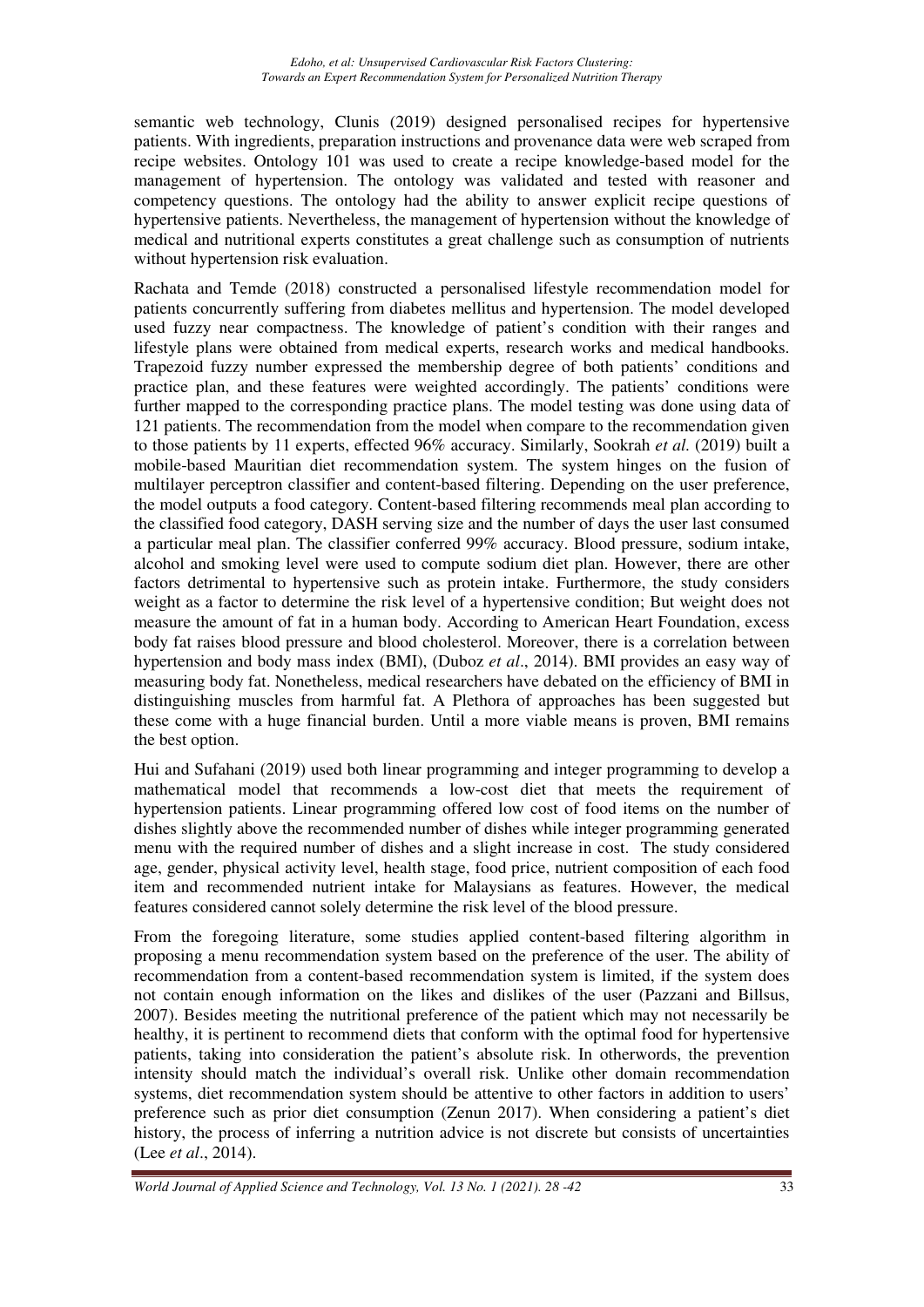### **MATERIALS AND METHODS**

### **Data collection Procedure**

The target population proposed for enrolment into this study are adult's residents or patients(> 18 years) from the rural and urban areas of Akwa Ibom State, Nigeria–the study area. Participants may be enrolled through primary health centres, hospitals, and the university campuses. WHO stepwise approach surveillance–ageneric and standardised questionnairebased tool for collecting and measuring non-communicable disease risk is adopted for data gathering. Features considered for this study include demographic, anthropometric, biochemical, and behavioural. Demographic features comprise of age, gender, income level and the highest level of education attained. For every participant, determining obesity encompasses two steps. First step is the measuring of the waist circumference (WC) equidistance between crest of ilium and coastal arch. Joint Scientific statement on Harmonising the Metabolic Syndrome WC threshold for SubSaharan Africa is used to categorise the various waist circumference measurements; men with WC > 94 while women with WC >80 are considered obese. The final step calculates the body mass index (BMI) from the height and weight of the participant using stadiometer and a beam balance, respectively. The BMI is classified according to the standard of Centre for Disease Control and Prevention as follows: underweight (BMI < 18.5 kg/m<sup>2</sup>), normal weight (18.5 kg/m<sup>2</sup>>= BMI < 25.0 kg/m<sup>2</sup>), overweight (25.0 kg/m<sup>2</sup>>= BMI  $\langle 30 \text{ kg/m}^2 \rangle$ , obese (BMI > 30.0 kg/m<sup>2</sup>). Moreover, obese BMI is further grouped into 3 classes; class 1 (30.0 kg/m<sup>2</sup> $>$ = BMI < 35.0 kg/m<sup>2</sup>), class 2 (35.0 kg/m<sup>2</sup> $>$ = BMI < 40 kg/m<sup>2</sup>), class 3 is considered extreme obesity (BMI  $>=$  40.0 kg/m<sup>2</sup>). For heart rate and blood pressure readings, the average of 3systolic and diastolic blood pressure readings obtained from participants in a relaxed and seated position using sphygmomanometer with an appropriate cuff size. Highlighted in the 2017 Hypertension Clinical Practice Guidelines, a wrong cuff size may result in either artificially elevated or lower BP readings if the cuff size is too small or too large. Assessing lipid profile parameters (total cholesterol), a venepuncture of blood sample through the finger will be obtained and analysed on cholesterol analyser. Classification of the lipid profile parameters will be based on the guidelines established by International Diabetes Federation; hypercholesterolemia (values >= 200 mg/dL), hypertriglyceridemia (values >= 150 mg/dL), values $\leq$  40mg/dL indicates low HDL in men and values  $\leq$  50mg/dL specifies low HDL in women. Finally, behavioural measurement is obtained including information on tobacco consumption, alcohol consumption, diet, and physical activity level.

Features will be extracted from the raw data obtained through questionnaire. Redundancy and outliers will be eliminated at this level and the data presented in a format readable by machine learning algorithm. To avoid over-fitting due to too many features, dimension reduction and normalisation techniques will be applied to streamline and select the minimal number of features that will discover existing and vital patterns in the data.

### **Patient Cohort Simulation**

In this section, we perform a Monte Carlo simulation of patient cohorts from the Framingham's criteria. We choose Framingham because the pooled cohort equation lacks variable characterisation and scores, to derive complete data. We propose a reverse engineering approach that derives the cohort data from criteria established from a study conducted on patients with/without CVD. The various columns (BCOL to LCOL) represent the risk factors and Framingham's scores for the various CVD. The MCOL is the total Framingham's score. The simulation was done in Microsoft Excel using the uniform probability distribution function as the random number generator. The Excel functions for computing the individual columns are given in Fig. 1.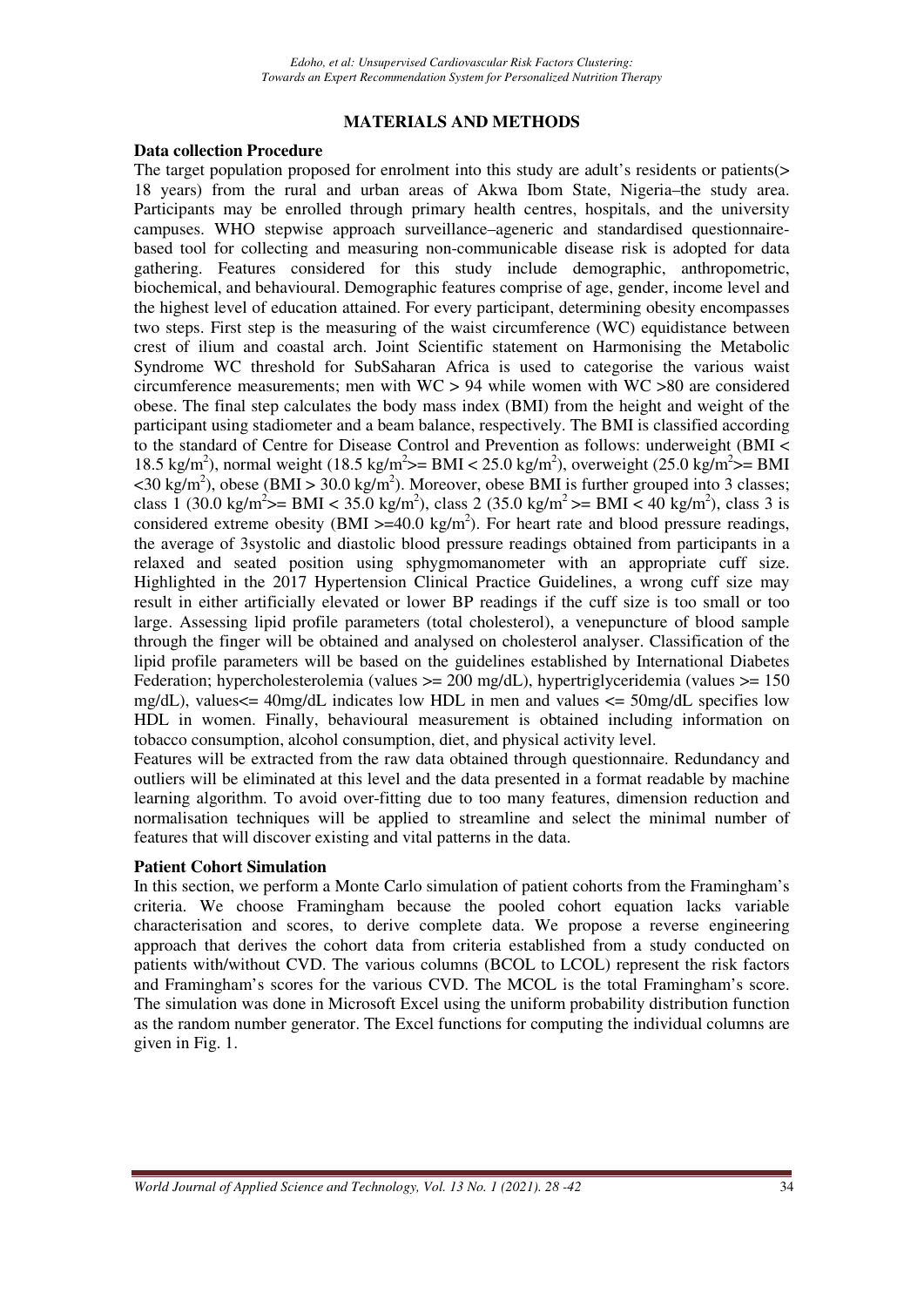```
COMPUTE AGE RANGE(BCOL): {=RANDBETWEEN(20,79)} 
COMPUTE POINT FOR AGE (CCOL):
   {=IF(B2>=75,16,IF(B2>=70,14,IF(B2>=65,12,IF(B2>=60,10,IF(B2>=55,8,IF(B2>=50,6,IF(B
   2>=45,3,IF(B2>=40,0,IF(B2>=35,-3,IF(B2>=20,-7,0))))))))))
COMPUTE TOTAL COLESTEROL(DCOL):
   {I=IF(B2>=70,IFS(E2=0,RANDBETWEEN(40,159),E2=1,RANDBETWEEN(160,239),E2=2,RANDBETWEEN(E1E,160,239)}N(240,300)),IF(B2>=60,IFS(E2=0,RANDBETWEEN(40,159),E2=1,RANDBETWEEN(160,199),E2=2,
   RANDBETWEEN(200,239),E2=3,RANDBETWEEN(240,279),E2=4,RANDBETWEEN(280,300)),IF(B2>=5
   0,IFS(E2=0,RANDBETWEEN(40,159),E2=2,RANDBETWEEN(160,199),E2=4,RANDBETWEEN(200,239)
   ,E2=5,RANDBETWEEN(240,279),E2=7,RANDBETWEEN(280,300)),IF(B2>=40,IFS(E2=0,RANDBETWE
   EN(40,159),E2=3,RANDBETWEEN(160,199),E2=6,RANDBETWEEN(200,239),E2=8,RANDBETWEEN(24
   0,279), E2=10, RANDBETWEEN(280,300)), IF(B2>=20, IFS(E2=0, RANDBETWEEN(40,159), E2=4, RAN
   DBETWEEN(160,199),E2=8,RANDBETWEEN(200,239),E2=11,RANDBETWEEN(240,279),E2=13,RANDB
   ETWEEN(280,300)),0)))))
COMPUTE POINT FOR TOTAL COLESTEROL(ECOL):
   {=IF(B2>=70,CHOOSE(RANDBETWEEN(1,3),0,1,2),IF(B2>=60,CHOOSE(RANDBETWEEN(1,5),0,1,2
   ,3,4),IF(B2>=50,CHOOSE(RANDBETWEEN(1,5),0,2,4,5,7),IF(B2>=40,CHOOSE(RANDBETWEEN(1,
   5),0,3,6,8,10),IF(B2>=20,CHOOSE(RANDBETWEEN(1,5),0,4,8,11,13),0)))))
COMPUTE SMOKE STATUS (0-NO, 1-YES) (FCOL): {=RANDBETWEEN(0,1)} 
COMPUTE POINT FOR SMOKE STATUS (GCOL):
   {=IF(F2=1,(IF(B2>=70,1,IF(B2>=60,2,IF(B2>=50,4,IF(B2>=40,7,IF(B2>=20,9,0)))))),0)} 
COMPUTE HDL COLESTEROL (HCOL): {=RANDBETWEEN(30,70)} 
COMPUTE POINT FOR HDL COLESTEROL (ICOL): 
   {=IF(H2>=60, 1, IF(H2>=50, 0, IF(H2>=40, 1, IF(B2>=0, 2, 0))))}COMPUTE SYSTOLIC BP STATUS (1-TREAT, 0-UNTREAT) (JCOL): {=RANDBETWEEN(0,1)} 
COMPUTE SYSTOLIC RANGE (KCOL): {=RANDBETWEEN(80,210)} 
COMPUTE POINT FOR SYSTOLIC RANGE (LCOL):
   {=IF(J2=1,(IF(K2>=160,6,IF(K2>=140,5,IF(K2>=130,4,IF(K2>=120,3,IF(K2>=0,0)))))),IF
    (J2=0, (IF(K2)=160, 4, IF(K2>=140, 3, IF(K2>=130, 2, IF(K2>=120, 1, IF(K2>=0,0)))))))COMPUTE TOTAL POINT (MCOL): {=C2+E2+G2+I2+L2}
```


# **Patient Cohort Clustering**

Self-Organising Maps (SOMs)–an unsupervised artificial neural network (ANN), (Kohonen, 1982) have been applied to several problems. This simple yet powerful algorithm can reduce incredibly complex problems down to easily interpreted data mappings. The main drawback of the SOM is that it requires that the neuron weights be necessary and sufficient to cluster inputs. The SOM learning algorithm is relatively straightforward. It consists of initialising the weights, iterating over the input data, finding the "winning" neuron for each input, and adjusting the weights based on the location of that "winning" neuron. During mapping, there will be one single winning neuron: the neuron whose weight vector lies closest to the input vector. This can be simply determined by calculating the Euclidean distance between input vector and weight vector. A pseudo code implementing the SOM is presented in the following steps:

*1. Initialise weights* 

For 0 to X number of training epochs

Select a sample from the input data set

Find the "winning" neuron for the sample input

Adjust the weights of nearby neurons

- End for loop
- *2. Find the "Winning" Neuron*

The algorithm used to find the "winning" neuron is the Euclidean distance equation. That is, the "winning" neuron  $n$  of dimension  $d$  for sample input  $\nu$  (also of dimension ) would be the one which minimised the equation:

$$
\omega = \sqrt{\sum_{i=0}^{d} (n_i - v_i)^2}
$$
\n(2)

### **RESULTS**

### **Patients Cohort Simulation**

A simulation run of 10,000 patients was performed. Sample computations of the first 20 simulations for male and female patients are presented in Tables3 and 4, respectively.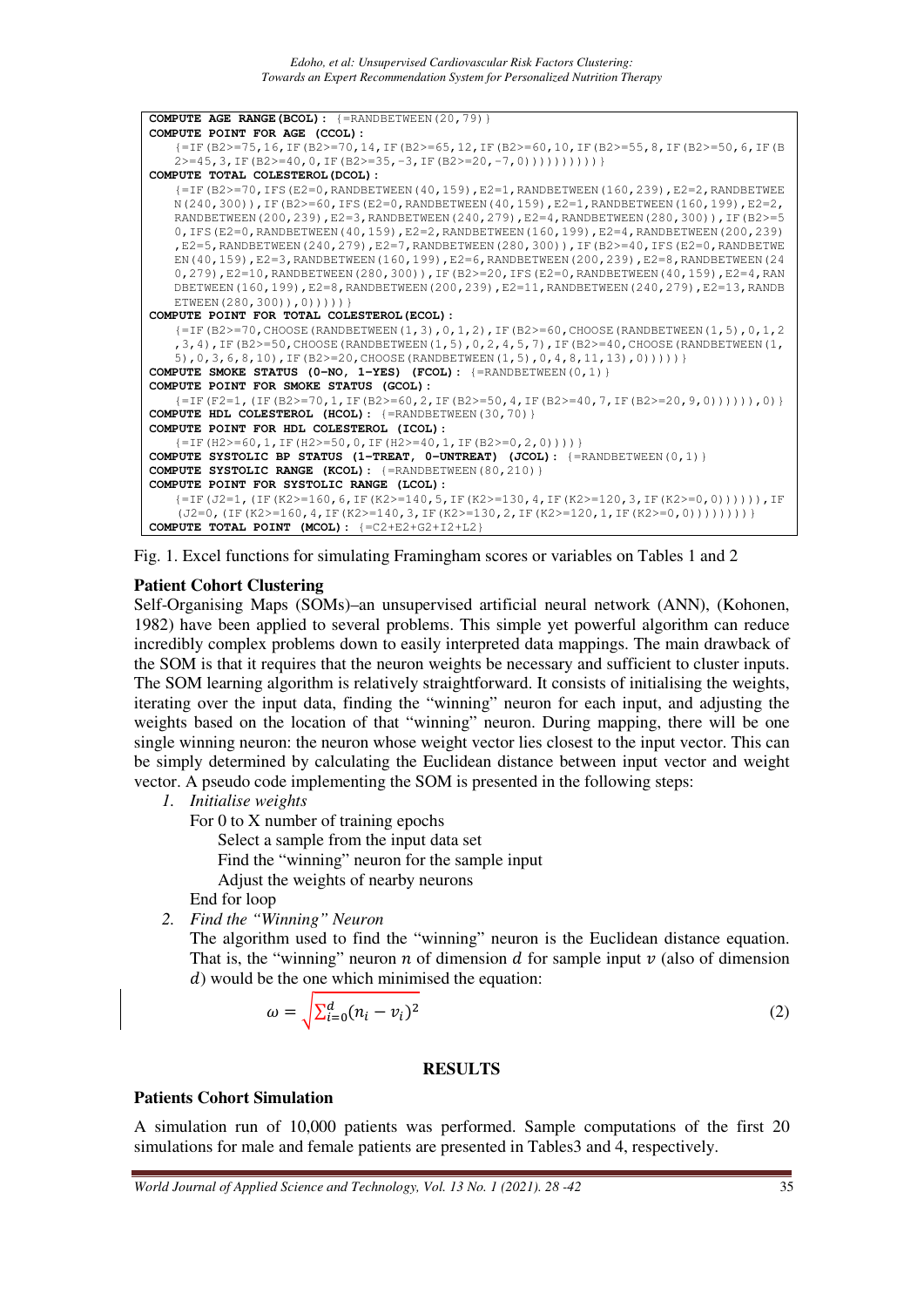*Edoho, et al: Unsupervised Cardiovascular Risk Factors Clustering: Towards an Expert Recommendation System for Personalized Nutrition Therapy* 

| A       | B   | $\mathsf{C}$ | D              | E              | F                               | G                | H                  | I              | J                                   | K            | L                       | М              | N     |
|---------|-----|--------------|----------------|----------------|---------------------------------|------------------|--------------------|----------------|-------------------------------------|--------------|-------------------------|----------------|-------|
| Patient | Age | $F-$<br>Scr  | Total<br>Chol. | $F-$<br>Scr    | Smoke?<br>$[0-no,$<br>$1$ -yes] | $F-$<br>Scr      | <b>HDL</b><br>Col. | $F-$<br>Scr    | Sys. Bp?<br>[1-Treat,<br>0-Untreat] | Sys<br>Range | $F-$<br>Scr             | Total<br>F-Scr | $\%$  |
| 1       | 50  | 6            | 98             | $\overline{0}$ | $\theta$                        | $\theta$         | 61                 | 1              | 1                                   | 152          | 5                       | 12             | 1.00  |
| 2       | 64  | 10           | 256            | 3              | 1                               | 2                | 62                 | 1              |                                     | 196          | 6                       | 22             | 17.00 |
| 3       | 55  | 8            | 226            | 4              | 1                               | 4                | 34                 | $\overline{2}$ | $\overline{0}$                      | 206          | 4                       | 22             | 17.00 |
| 4       | 64  | 10           | 211            | $\overline{c}$ | $\mathbf{0}$                    | $\boldsymbol{0}$ | 32                 | $\overline{2}$ |                                     | 188          | 6                       | 20             | 11.00 |
| 5       | 45  | 3            | 84             | $\theta$       | $\theta$                        | $\theta$         | 70                 |                | $\overline{0}$                      | 210          | 4                       | 8              | 0.46  |
| 6       | 79  | 16           | 264            | $\overline{c}$ | $\theta$                        | $\mathbf{0}$     | 44                 | 1              | 1                                   | 201          | 6                       | 25             | 78.00 |
| 7       | 37  | $-3$         | 176            | $\overline{4}$ | $\theta$                        | $\theta$         | 70                 | 1              | 1                                   | 148          | 5                       | 7              | 0.06  |
| 8       | 59  | 8            | 293            | 7              | 1                               | 4                | 49                 | 1              |                                     | 141          | 5                       | 25             | 72.00 |
| 9       | 62  | 10           | 214            | $\overline{c}$ | 1                               | $\overline{c}$   | 56                 | $\theta$       |                                     | 157          | 5                       | 19             | 8.00  |
| 10      | 75  | 16           | 173            | 1              | $\theta$                        | $\theta$         | 41                 | 1              | 1                                   | 92           | $\boldsymbol{0}$        | 18             | 6.00  |
| 11      | 27  | $-7$         | 284            | 13             | 1                               | 9                | 31                 | 2              | $\Omega$                            | 132          | $\overline{\mathbf{c}}$ | 19             | 8.00  |
| 12      | 27  | $-7$         | 283            | 13             | 1                               | 9                | 45                 | 1              | $\overline{0}$                      | 190          | 4                       | 20             | 11.00 |
| 13      | 67  | 12           | 195            | 1              | $\theta$                        | $\mathbf{0}$     | 32                 | 2              | 1                                   | 210          | 6                       | 21             | 14.00 |
| 14      | 38  | $-3$         | 262            | 11             | 1                               | 9                | 33                 | $\overline{2}$ | 1                                   | 82           | $\boldsymbol{0}$        | 19             | 8.00  |
| 15      | 73  | 14           | 238            | 1              | $\mathbf{0}$                    | $\mathbf{0}$     | 52                 | $\theta$       | $\theta$                            | 204          | 4                       | 19             | 8.00  |
| 16      | 72  | 14           | 58             | $\theta$       | $\theta$                        | $\mathbf{0}$     | 68                 | 1              | 1                                   | 130          | 4                       | 19             | 8.00  |
| 17      | 76  | 16           | 50             | $\theta$       | $\boldsymbol{0}$                | $\mathbf{0}$     | 31                 | 2              | $\Omega$                            | 122          | 1                       | 19             | 8.00  |
| 18      | 45  | 3            | 273            | 8              | $\mathbf{0}$                    | $\theta$         | 36                 | $\overline{2}$ | 1                                   | 101          | $\mathbf{0}$            | 13             | 2.00  |
| 19      | 70  | 14           | 249            | $\overline{c}$ | $\boldsymbol{0}$                | $\mathbf{0}$     | 70                 |                |                                     | 192          | 6                       | 23             | 22.00 |
| 20      | 42  | $\mathbf 0$  | 300            | 10             | 1                               | 7                | 34                 | 2              | 0                                   | 125          | 1                       | 20             | 11.00 |

#### Table 4. Result of men cohorts' simulation

| A              | B   | C         | D              | Е                | F                                 | G            | H           | I                | J                                     | K            | L                | М              | N    |
|----------------|-----|-----------|----------------|------------------|-----------------------------------|--------------|-------------|------------------|---------------------------------------|--------------|------------------|----------------|------|
| Patient        | Age | F-<br>Scr | Total<br>Chol. | $F-$<br>Scr      | Smoke?<br>$[0 - no,$<br>$1$ -yes] | $F-$<br>Scr  | HDL<br>Col. | $F-$<br>Scr      | Sys. Bp?<br>$[1-Treat,$<br>0-Untreat] | Sys<br>Range | F-Scr            | Total<br>F-Scr | $\%$ |
| 1              | 49  | 3         | 142            | $\theta$         |                                   | 5            | 40          | 1                | $\Omega$                              | 179          | 2                | 11             | 1.00 |
| $\overline{c}$ | 35  | $-4$      | 225            | 7                | 1                                 | 8            | 66          | $-1$             | 0                                     | 115          | $\boldsymbol{0}$ | 10             | 1.00 |
| 3              | 33  | $-9$      | 169            | 4                | $\theta$                          | $\mathbf{0}$ | 61          | $-1$             |                                       | 178          | 3                | $-3$           | 0.28 |
| 4              | 26  | $-9$      | 284            | 11               | 0                                 | $\mathbf{0}$ | 68          | $-1$             | $\theta$                              | 81           | 0                | 1              | 0.81 |
| 5              | 23  | $-9$      | 129            | $\boldsymbol{0}$ | 0                                 | $\Omega$     | 39          | 2                |                                       | 180          | 3                | $-4$           | 0.37 |
| 6              | 32  | $-9$      | 196            | 4                | 1                                 | 8            | 33          | $\overline{c}$   |                                       | 140          | 2                | 7              | 0.21 |
| 7              | 51  | 6         | 235            | 3                | $\theta$                          | $\mathbf{0}$ | 62          | $-1$             | $\theta$                              | 119          | $\overline{0}$   | 8              | 0.32 |
| 8              | 57  | 8         | 268            | 4                | 1                                 | 3            | 41          | 1                |                                       | 154          | 2                | 18             | 6.00 |
| 9              | 43  | $\Omega$  | 171            | 3                | 0                                 | $\Omega$     | 68          | $-1$             |                                       | 108          | $\overline{0}$   | 2              | 0.51 |
| 10             | 41  | $\Omega$  | 238            | 5                | 0                                 | $\mathbf{0}$ | 43          | $\mathbf{1}$     | $\Omega$                              | 177          | 2                | 8              | 0.12 |
| 11             | 49  | 3         | 88             | $\boldsymbol{0}$ |                                   | 5            | 35          | $\overline{c}$   |                                       | 105          | $\boldsymbol{0}$ | 10             | 1.00 |
| 12             | 25  | $-9$      | 270            | 9                |                                   | 8            | 46          | 1                |                                       | 95           | $\overline{0}$   | 9              | 1.00 |
| 13             | 39  | $-4$      | 170            | 4                |                                   | 8            | 54          | $\boldsymbol{0}$ | $\theta$                              | 148          | 1                | 9              | 1.00 |
| 14             | 29  | $-9$      | 218            | 7                |                                   | 8            | 63          | $-1$             |                                       | 115          | $\overline{0}$   | 5              | 0.53 |
| 15             | 29  | $-9$      | 282            | 11               |                                   | 8            | 37          | $\overline{c}$   | $\theta$                              | 166          | 2                | 14             | 2.00 |
| 16             | 24  | $-9$      | 176            | 4                |                                   | 8            | 55          | $\boldsymbol{0}$ | $\Omega$                              | 147          | 1                | 4              | 0.15 |
| 17             | 30  | $-9$      | 246            | 9                | 0                                 | $\Omega$     | 35          | 2                |                                       | 123          | 1                | 3              | 0.44 |
| 18             | 70  | 12        | 234            | $\boldsymbol{0}$ | 0                                 | $\mathbf{0}$ | 37          | 2                | 0                                     | 194          | $\overline{c}$   | 16             | 4.00 |
| 19             | 44  | $\theta$  | 172            | 3                |                                   | 5            | 51          | $\boldsymbol{0}$ | $\theta$                              | 162          | $\overline{c}$   | 10             | 1.00 |
| 20             | 67  | 11        | 290            | 3                | $\overline{0}$                    | 0            | 32          | $\overline{c}$   | $\overline{0}$                        | 172          | 2                | 18             | 6.00 |

### **Patient Cohort Pattern Visualisation**

Fig. 2 shows SOM component planes results generated from the simulated data, using a batch unsupervised ANN learning model in MATLAB 2015b environment. Each component reveals pattern exhibited by the simulated data for male cohorts (Fig 2a) and female cohorts (Fig. 2b). Observe that age, Framingham's age score, Framingham's smoking score and total Framingham's score exhibit similar patterns but with varying cluster boundaries. As expected, smoking status and systolic BP status exhibit similar patterns. HDL-cholesterol and its Framingham's score also exhibit similar patterns for male and female patients; and same goes for systolic BP and its Framingham's score.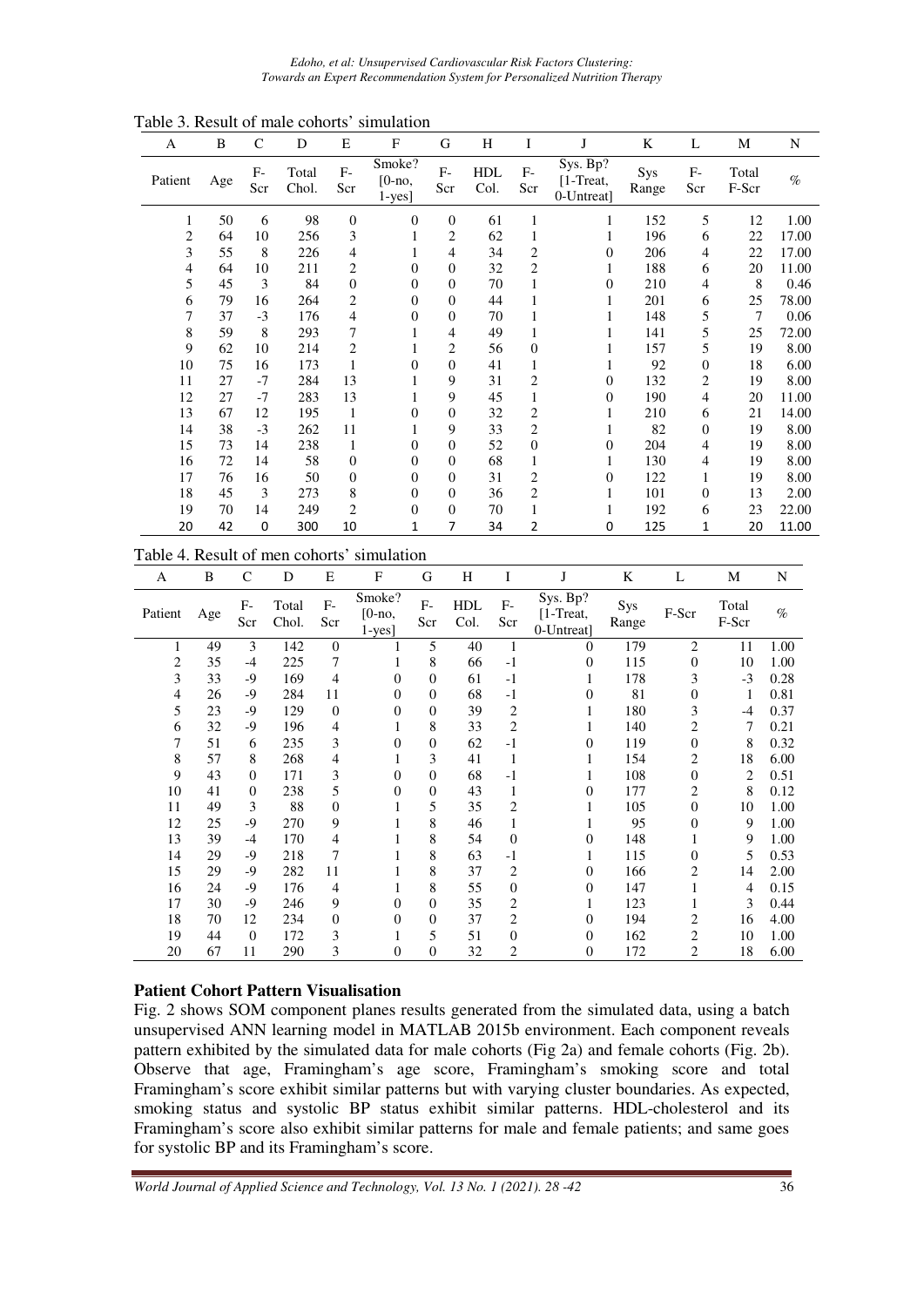*Edoho, et al: Unsupervised Cardiovascular Risk Factors Clustering: Towards an Expert Recommendation System for Personalized Nutrition Therapy* 



(a) Male patients (b) Female patients

Fig. 2. SOM component planes for patient cohorts. 1-Age; 2-Framingham's score for age; 3-Total cholesterol; 4-Framingham's score for total cholesterol; 5-Smoking status; 6- Framingham's score for smoking status; 7-HDL cholesterol; 8-Framingham's score for HDL cholesterol; 9-Systolic BP status; 10-Systolic BP; 11- Framingham's score for systolic BP; 12-Total Framingham score.

### **Risk Factors Component Planes Analysis**

To study the degree of association between the risk factors, we decoupled the SOM correlation hunting matrix into two matrices representing male and female cohorts on Table 5 and Table 6, respectively. Observe that age and systolic BP strongly correlate with their Framingham's scores (i.e., age:  $r^2$ =0.97 for male patients and  $r^2$ =0.99 for female patients; systolic BP:  $r^2$ =0.88 for male patients and  $r^2$ =0.87 for female patients).

|  | Table 5. Risk-factor correlations for male patients |  |  |  |
|--|-----------------------------------------------------|--|--|--|
|--|-----------------------------------------------------|--|--|--|

|             | COLB    | COLC    | <b>COLD</b> | <b>COLE</b> | <b>COLF</b> | COLG    | <b>COLH</b> | <b>COLI</b> | <b>COLJ</b> | <b>COLK</b> | COLL | <b>COLM</b> |
|-------------|---------|---------|-------------|-------------|-------------|---------|-------------|-------------|-------------|-------------|------|-------------|
| COLB        | 1.00    |         |             |             |             |         |             |             |             |             |      |             |
| COLC        | 0.97    | 1.00    |             |             |             |         |             |             |             |             |      |             |
| <b>COLD</b> | 0.01    | $-0.01$ | 1.00        |             |             |         |             |             |             |             |      |             |
| COLE        | $-0.63$ | $-0.63$ | 0.63        | 1.00        |             |         |             |             |             |             |      |             |
| <b>COLF</b> | 0.01    | $-0.01$ | 0.00        | $-0.01$     | 1.00        |         |             |             |             |             |      |             |
| COLG        | $-0.46$ | $-0.48$ | 0.00        | 0.32        | 0.72        | 1.00    |             |             |             |             |      |             |
| <b>COLH</b> | $-0.01$ | 0.02    | $-0.01$     | 0.00        | $-0.02$     | 0.02    | 1.00        |             |             |             |      |             |
| <b>COLI</b> | $-0.01$ | 0.01    | 0.02        | 0.00        | $-0.02$     | 0.01    | $-0.97$     | 1.00        |             |             |      |             |
| <b>COLJ</b> | 0.00    | 0.01    | 0.00        | $-0.01$     | 0.01        | $-0.01$ | 0.00        | 0.01        | 1.00        |             |      |             |
| <b>COLK</b> | 0.01    | 0.00    | 0.00        | 0.00        | 0.01        | $-0.02$ | $-0.01$     | $-0.01$     | 0.00        | 1.00        |      |             |
| <b>COLL</b> | $-0.02$ | $-0.01$ | 0.01        | 0.00        | 0.00        | 0.01    | 0.00        | $-0.01$     | 0.30        | 0.88        | 1.00 |             |
| <b>COLM</b> | 0.73    | 0.76    | 0.35        | $-0.13$     | 0.36        | 0.01    | $-0.19$     | 0.18        | 0.04        | 0.16        | 0.17 | 1.00        |

### Table 6. Risk-factor correlations for female patients

|             | COLB    | COLC    | <b>COLD</b> | <b>COLE</b> | <b>COLF</b> | COLG | <b>COLH</b> | <b>COLI</b> | <b>COLJ</b> | <b>COLK</b> | COLL | <b>COLM</b> |
|-------------|---------|---------|-------------|-------------|-------------|------|-------------|-------------|-------------|-------------|------|-------------|
| COLB        | 1.00    |         |             |             |             |      |             |             |             |             |      |             |
| COLC        | 0.99    | 1.00    |             |             |             |      |             |             |             |             |      |             |
| <b>COLD</b> | $-0.07$ | $-0.07$ | 1.00        |             |             |      |             |             |             |             |      |             |
| <b>COLE</b> | $-0.57$ | $-0.58$ | 0.72        | 1.00        |             |      |             |             |             |             |      |             |
| <b>COLF</b> | 0.01    | $-0.02$ | 0.00        | 0.00        | 1.00        |      |             |             |             |             |      |             |
| COLG        | $-0.43$ | $-0.44$ | 0.03        | 0.27        | 0.77        | 1.00 |             |             |             |             |      |             |
| <b>COLH</b> | $-0.01$ | 0.01    | $-0.01$     | $-0.01$     | 0.00        | 0.00 | 1.00        |             |             |             |      |             |
| <b>COLI</b> | 0.00    | 0.01    | 0.00        | 0.02        | 0.00        | 0.00 | $-0.61$     | 1.00        |             |             |      |             |
| <b>COLJ</b> | 0.00    | $-0.02$ | 0.00        | $-0.01$     | 0.00        | 0.00 | $-0.01$     | 0.01        | 1.00        |             |      |             |
| <b>COLK</b> | 0.00    | 0.00    | 0.01        | 0.00        | 0.00        | 0.00 | $-0.01$     | $-0.01$     | $-0.02$     | 1.00        |      |             |
| <b>COLL</b> | $-0.03$ | 0.01    | 0.00        | 0.00        | 0.02        | 0.00 | 0.00        | 0.00        | 0.30        | 0.87        | 1.00 |             |
| <b>COLM</b> | 0.62    | 0.63    | 0.36        | 0.05        | 0.39        | 0.16 | $-0.06$     | 0.11        | 0.11        | 0.28        | 0.35 | 1.00        |

Furthermore, age associates moderately with Framingham's total cholesterol score and total Framingham's score, with correlation coefficient values of -0.63 and 0.73 for male patients, and -0.57 and 0.62 for female patients, respectively. Framingham's score for age also associates moderately with Framingham's total cholesterol score and total Framingham's score, with correlation coefficient values of -0.63 and 0.73 for male patients, and -0.58 and 0.63 for female patients, respectively. Moderate correlations are also observed for total cholesterol and its Framingham' score ( $r^2$ =0.63 for male patients and  $r^2$ =0.72 for female patients); smoking status and Framingham's smoking score ( $r^2 = 0.72$  for male patients and  $r^2 = 0.77$  for female patients).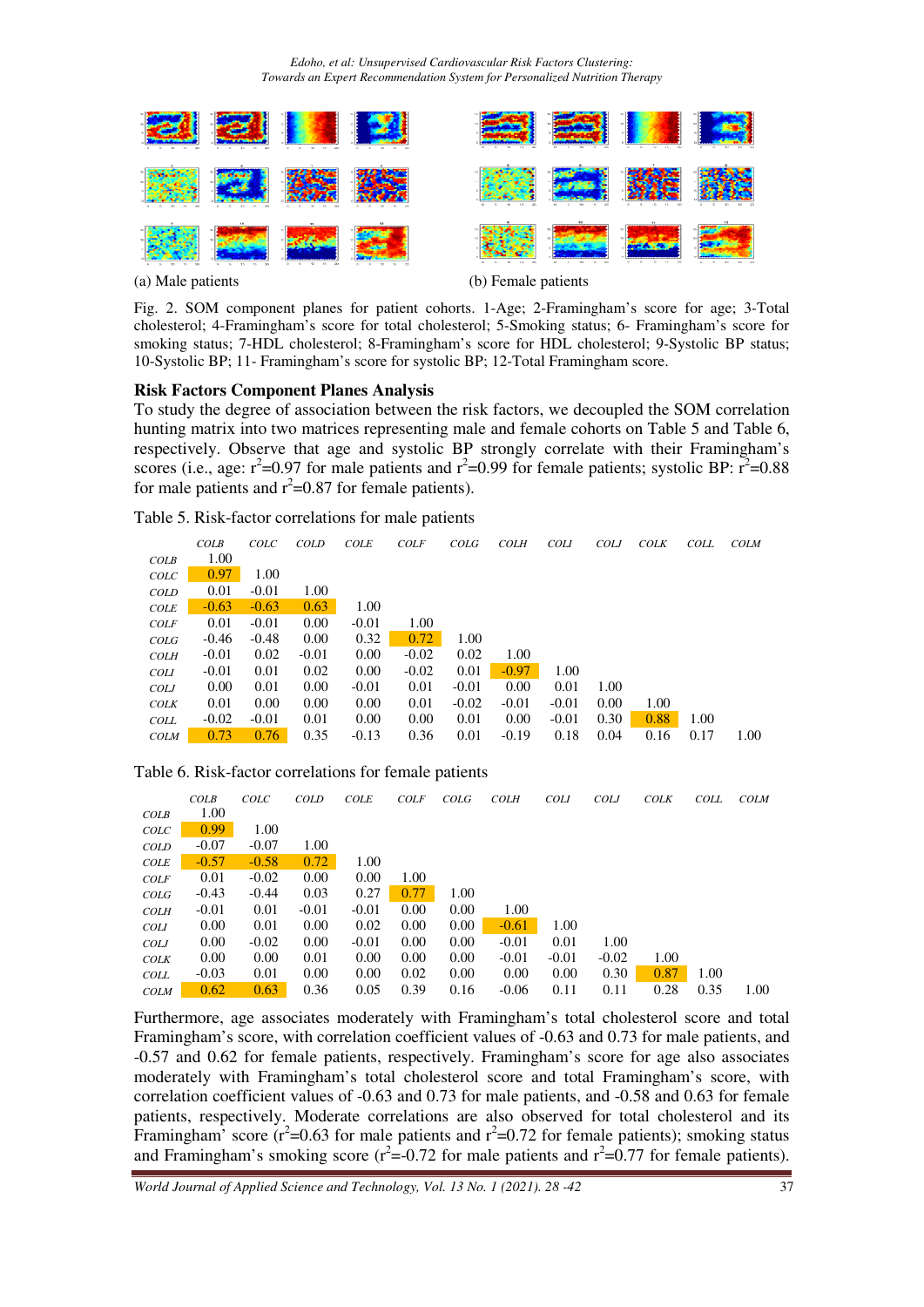A strong negative correlation is observed for HDL-cholesterol and its Framingham's score in male patients ( $r^2$ =-0.97) but moderately correlated in female patients ( $r^2$ =-0.61). This implies that the scoring system is inversely proportional to the factor.

For the discussed associations, negative correlations indicate an opposite direction or magnitude, order, or distribution of the dataset. Such correlations are observed between age and its Framingham's score, total cholesterol and its Framingham's score, and HDL-cholesterol and its Framingham's score, for male and female cohorts.

### **DISCUSSION**

Hypertension has been commonly ascertained as the paramount risk factor for cardiovascular events. Epidemiological data on general population illustrates the effect of increase in age on systolic and diastolic blood pressure. The prevalence of hypertension is thus significantly associated with increase in age, (Anderson, 1999). From the analysis of about 4,800 referred hypertensive patients, Anderson (1999) suggests that systolic blood pressure increases after the age of 60 years. Under laboratory conditions, cigarette smoking has been found to influence the rise in BP, (Green *et al.,* 1986). However, several studies have statistically demonstrated the inverse interaction between smoking and BP, the association between cigarette dosage and BP response has also been studied, (Berglund and Wilhelmsen, 1975; Savdie *et al*., 1984). Lee *et al.* (2001) in a 4-year follow-up study discovered increase in BP among current non-smokers and higher increase among quitters. The rise in BP of quitters of <1 year is quite similar to those of current smokers. However, quitters of >1 year displayed raised BP than current smokers. This observation was consistent across different groups stratified by weight. Hence, cessation of smoking may trigger hypertension (Rupprecht *et al*., 2017). This inference is widely due to the decreased inflammation which may bring about weight gain. Primatesta *et al*. (2001) found a minute effect of smoking on BP. At adjustment of age, BMI, alcohol, and social class, a significantly higher SBP was noticed among older men that are heavy and moderate smokers than non-smokers. Amongst women, light smokers exhibited lower mean BP than heavier smokers and non-smokers. The study inferred no consistent independence in clinical significance of BP among smokers and non-smokers. The observed difference in BP due to smoking is ascribed to age and some confounding factors such as BMI and alcohol. The correlations of risk factors obtained in this study therefore negates what is obtained in the literature as the smoking dataset was found to correlate positively with BP (Table 5 and Table 6). This indicates the inability of the Framingham's measure to model interactions between the various risk factors. Other risk variables such as BMI and alcohol consumption are missing in the Framingham's model, calling for a more comprehensive model.

Ferrara *et al.* (2002) clinically investigated the impact of serum cholesterol on BP levels during ambulatory monitoring, sympathetic stimulation and at rest with no consideration of other wellknown determining factors. This investigation unearthed the evidence that a little rise in serum cholesterol influences BP during sympathetic stimulation. Moreover, cholesterol has been pathophysiologically evidence to induce endothelial dysfunction (Hayakawa and Raij, 1999).The Framingham's model also fails to model the interaction between total cholesterol, as evidence in very weak correlations are observed between the two variables. Coca *et al*. (2009) reported the prevalence of low HDL-cholesterol in women with increased risk of cardiovascular event. This interaction between low High-Density Lipoprotein Cholesterol (HDL-C) concentration and CVD was independent of other determinants. The Framingham's model again fails to model the interaction between HDL-C and other CVD factors, as evidence in very weak correlations observed between these variables.

Seemingly, aside age, the Framingham's model relates only the risk factors and their scores, hence, making it an inappropriate model for tackling CVD.

# **Expert System for Personalised Nutrition Recommendation**

We propose in Fig. 3, an expert system/framework for personalised nutrition therapy. Our expert system is a recommendation system that consists of 4 components namely, Data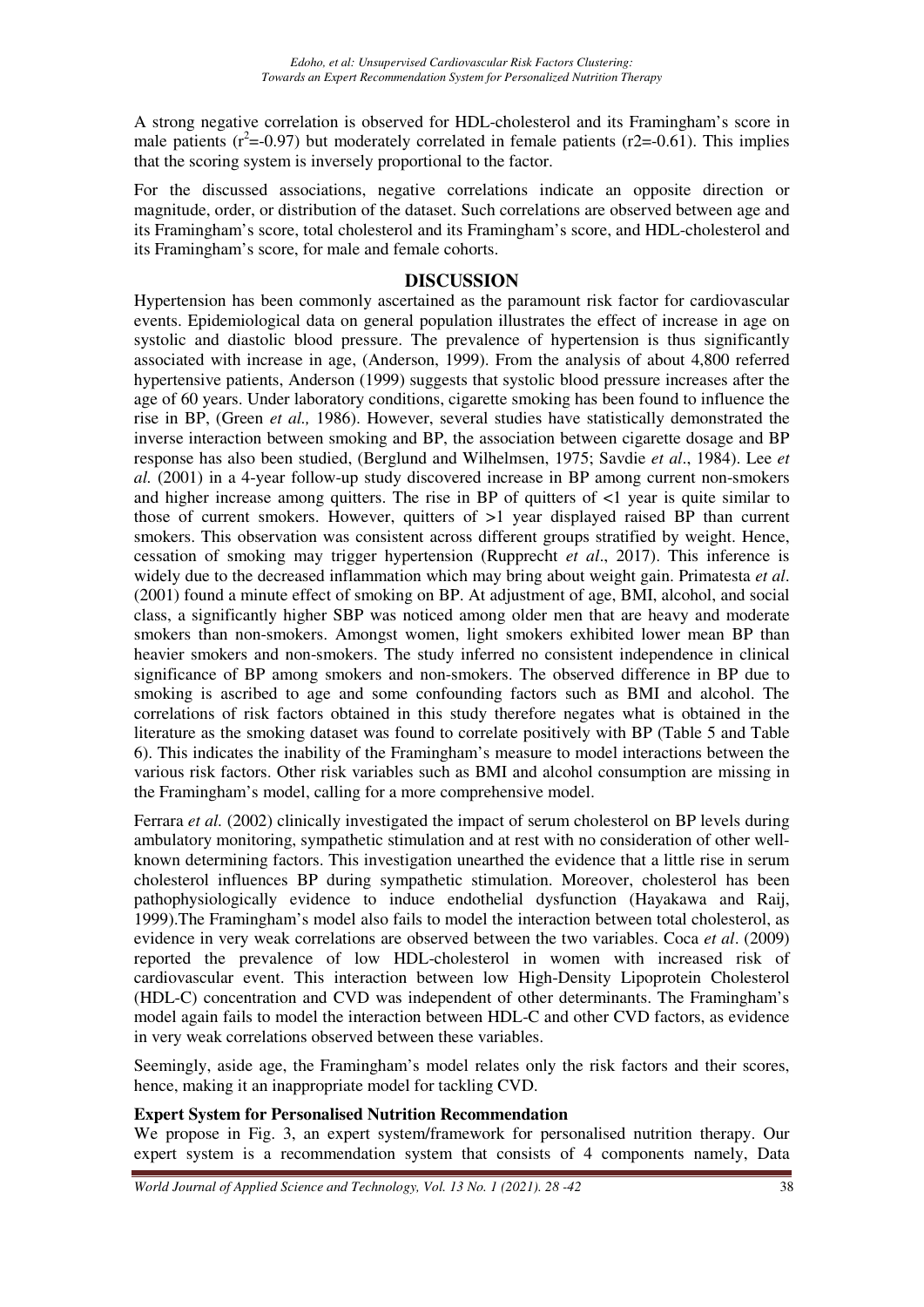Collection/Processing, Knowledge Base, Prediction, Diet Recommendation. We discuss the various components as follows:

*Data Collection/Processing*–The WHO stepwise approach to non-communicable diseases risk factor surveillance is a questionnaire for gathering risk factor data for all non-communicable diseases. CVD variables can be extracted from this questionnaire to prepare the data collection instrument. We are in the process of collecting and processing clinical data for the building of a CVD database, which will serve as a useful resource for advancing research progress in this area.

*Knowledge Base–*Measures for input and output linguistic variables are defined by leveraging on the knowledge from literature and human experts. A complete range of values also known as the universe of discourse (UoD) is established and assigned to input and output linguistic variables–a membership function (MF) through fuzzification is used to map each element in a UoD to a membership degree thus quantifying the grade of membership of the element in UoD to a fuzzy set for a particular input variable. The dynamics of modelling interactions between the CVD risk factors are characterised by rules from the expert domain. Fuzzy rule base consisting of IF-THEN logic (linguistic rules) is integral to fuzzy logic systems (FLSs) for simulating the expert reasoning. The rule base of our fuzzy expert system is made up of linguistic rules that map the relationship between the input fuzzy sets defined for CVD risk factors and output linguistic variables, consequently, inferring the resultant CVD risk response at the fuzzy inference engine. The defuzzification interface of our FLS uses the membership function to establish the CVD risk (crisp value) from the output linguist variables (CVD risk response).



Fig. 3. Proposed expert recommendation system framework

*CVD Prediction*–Prior to training, validating, and testing of the machine learning algorithm, the CVD risk factor dataset is updated with the achieved CVD risk level or type. At this stage, the knowledge of medical experts is employed in the stratification and labelling of the risk classes as (very low risk, low risk, moderate risk, high risk and very high risk). The updated CVD risk factor dataset is then partitioned into train-validate-test dataset. The training-validate dataset is used to iteratively learn and validate the classification algorithm. For optimal performance, during validation, evaluation metrics are used to assess the performance of the model. The test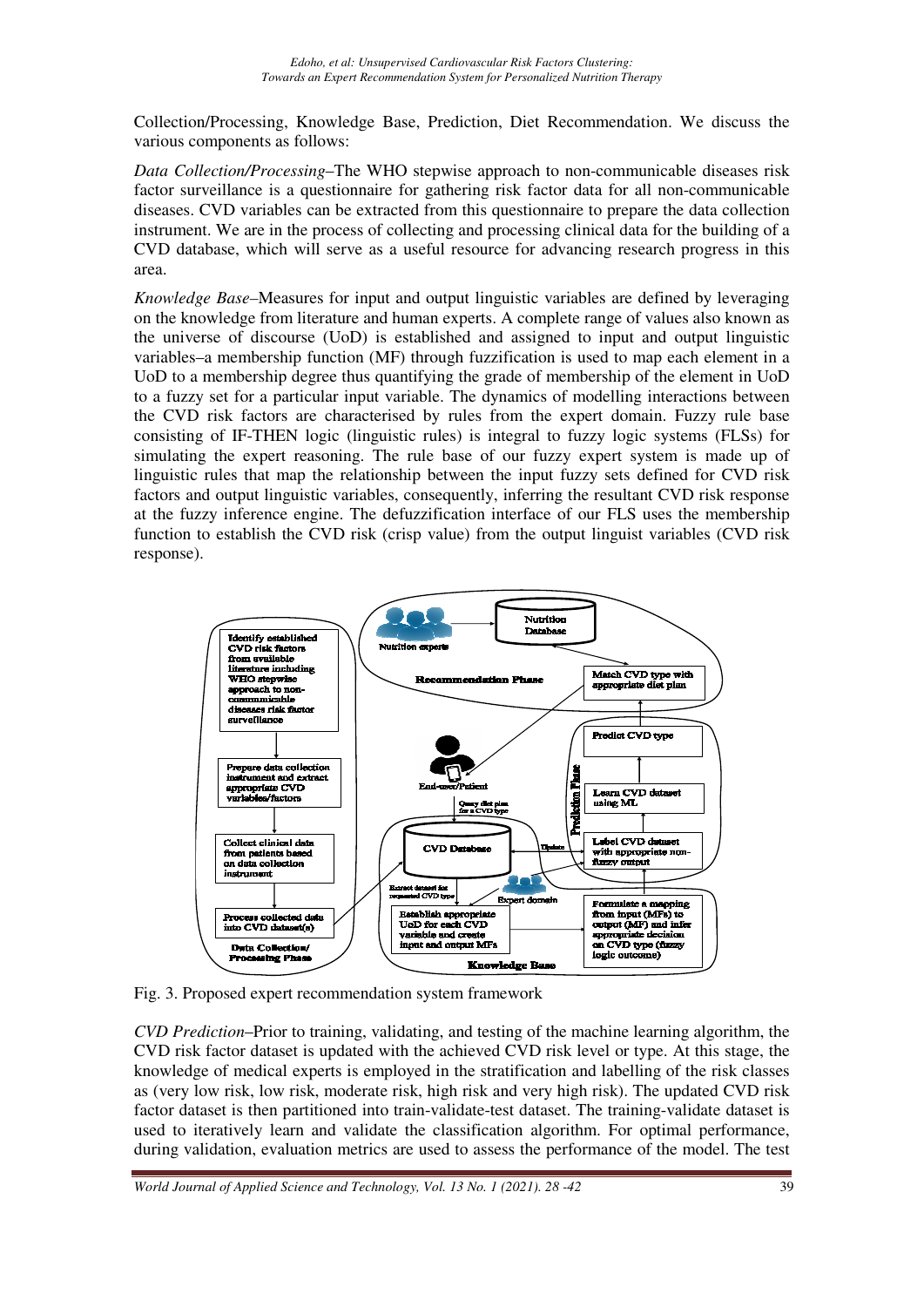dataset is finally deployed to test the performance of the classification algorithm, to discover how generic the model is, and to predict the CVD risk class.

*Recommendation–*The risk class is matched with appropriate diet plan in the nutrition database crafted by nutrition experts or dieticians, for diet recommendation that will serve as a therapy for curbing or mitigating the chance of developing CVD.

#### **Conclusions and Future Research Direction**

Prognosticating the risk of hypertension in seemingly healthy/unhealthy individuals and prescribing nutritional therapy to attenuate the latent health hazard due to hypertension is a momentous research. The robustness of CVD risk predictor is highly dependent on the sample data used in developing the algorithm. On this basis, we assessed the variable interaction of the data cohorts generated using Framingham's algorithm and discover no interaction among other CVD variables, save age. We proposed an integrative procedure consisting of fuzzy inference system, to create the necessary interaction between CVD variables and machine learning classifier, for precise prediction of risk level.

A future research direction is to conduct real cohorts' data collection and implement the proposed expert recommendation system. The deployed system will certainly impact the health policy and serve as meaningful decision support to CVD risk level prediction and diet plan recommendations, for dieticians and people living with CVD.

#### **ACKNOWLEDGEMENT**

This research is funded by the Tertiary Education Trust Fund (TETFund), under the Institutional Based Research (IBR) Grant.

#### **REFERENCES**

- Adeloye, D., Basquill, C., Aderemi, A. V., Thompson, J. Y., and Obi, F. A. (2015). An estimate of the prevalence of hypertension in Nigeria: a systematic review and meta-analysis. *Journal of hypertension*, *33*(2), 230-242.
- Anderson, T. J., Grégoire, J., Pearson, G. J., Barry, A. R., Couture, P., Dawes, M., and Hegele, R. A. (2016). 2016 Canadian Cardiovascular Society guidelines for the management of dyslipidemia for the prevention of cardiovascular disease in the adult. *Canadian Journal of Cardiology*, *32*(11), 1263-1282.
- Berglund, G., and Wilhelmsen, L. (1975). Factors related to blood pressure in a general population sample of Swedish men. *Acta medica scandinavica*, *198*(1□6), 291-298.
- Boateng, D., Agyemang, C., Beune, E., Meeks, K., Smeeth, L., Schulze, M. B., ... and Danquah, I. (2018). Cardiovascular disease risk prediction in sub-Saharan African populations—Comparative analysis of risk algorithms in the RODAM study. *International journal of cardiology*, *254*, 310-315.
- Clunis, J. (2019). Designing an ontology for managing the diets of hypertensive individuals. *International Journal on Digital Libraries*, *20*(3), 269-284.
- Delong C. and Sharma S. (2020). Physiology, Peripheral Vascular Resistance. StatPearls Publishing, PMID: 30855892.https://pubmed.ncbi.nlm.nih.gov/30855892/.
- Duboz, P., Boëtsch, G., Gueye, L., and Macia, E. (2014). Hypertension prevalence, awareness, treatment and control in Dakar (Senegal). *Journal of human hypertension*, *28*(8), 489-493.
- Egan, B. M. (2018). Defining Hypertension by Blood Pressure 130/80 mm Hg Leads to an Impressive Burden of Hypertension in Young and Middle‐Aged Black Adults: *Journal of the American Heart Foundation,*
- Gallestery, J. B. (2016). Framingham Heart Study. Encyclopaedia Britannica inc.
- Goff, D. C., Lloyd-Jones, D. M., Bennett, G., Coady, S., D'agostino, R. B., Gibbons, R., ... and Robinson, J. G. (2014). 2013 ACC/AHA guideline on the assessment of cardiovascular risk: a report of the American College of Cardiology/American Heart Association Task Force on Practice Guidelines. *Journal of the American College of Cardiology*, *63*(25 Part B), 2935-2959.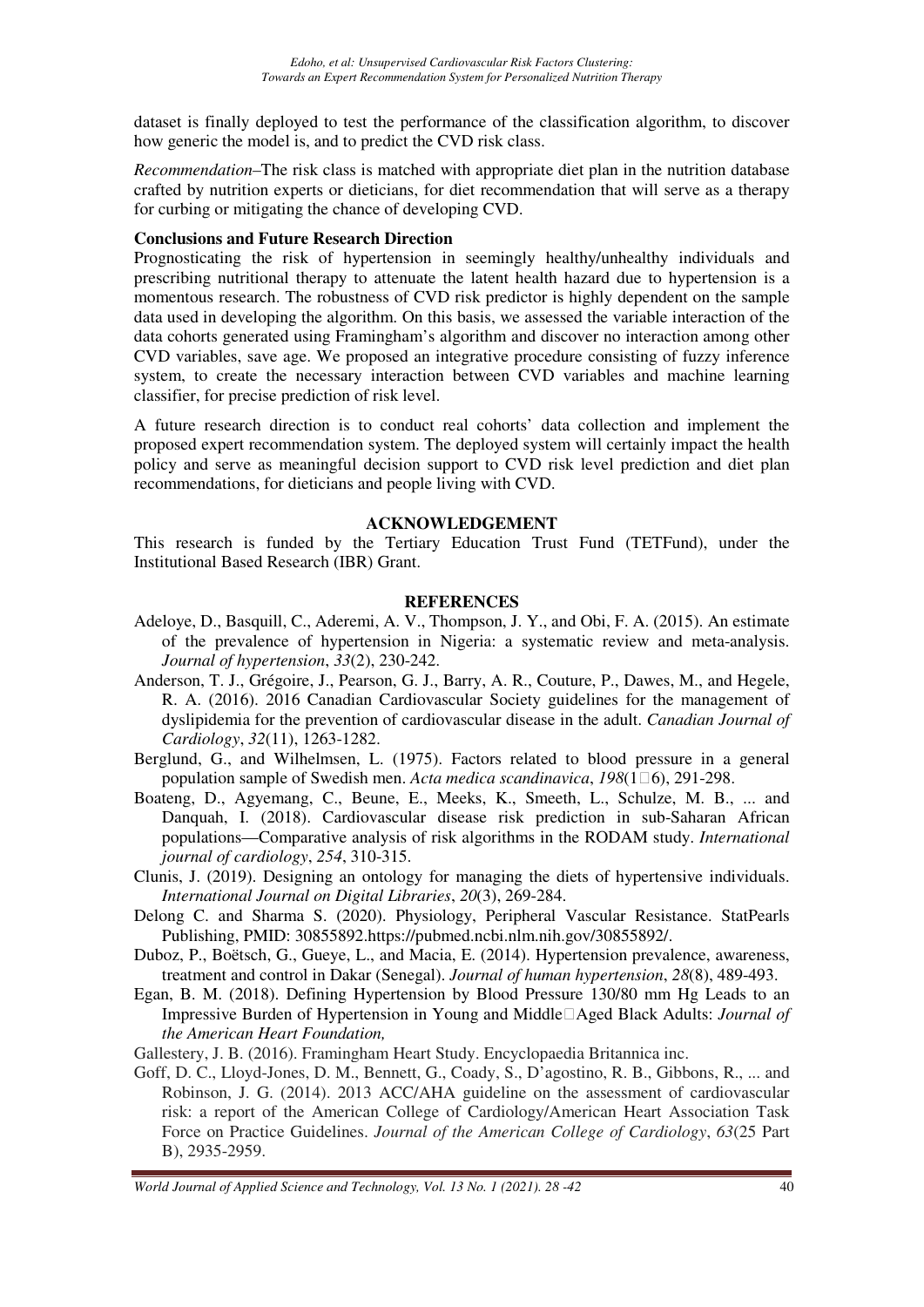- Green, M. S., Jucha, E., and Luz, Y. (1986). Blood pressure in smokers and nonsmokers: epidemiologic findings. *American heart journal*, *111*(5), 932-940.
- Grundy, S. M., Stone, N. J., Bailey, A. L., Beam, C., Birtcher, K. K., Blumenthal, R. S., ... and Goldberg, R. (2018). Guideline on the management of blood cholesterol: a report of the American College of Cardiology/American heart association Task force on clinical practice guidelines. *J Am Coll Cardiol*, *73*(24), e285-350.
- Hayakawa, H., and Raij, L. (1999). Relationship between hypercholesterolaemia, endothelial dysfunction and hypertension. *Journal of hypertension*, *17*(5), 611-619.
- Hui, L. S., and Sufahani, S. *(2019). Healthy Menu Scheduling for High Blood Pressure Patient with Optimization Method through Integer Programming. Advances in Computing and Intelligent System, 1(1).*
- Ko, D. T., Sivaswamy, A., Sud, M., Kotrri, G., Azizi, P., Koh, M., ... and Tu, K. (2020). Calibration and discrimination of the Framingham Risk Score and the Pooled Cohort Equations. *CMAJ*, *192*(17), E442-E449.
- Kohonen, Teuvo (1982). Self-Organized Formation of Topologically Correct Feature Maps. Biological Cybernetics. 43 (1): 59–69.
- Lee, C. S., Wang, M. H., and Lan, S. T. (2014). Adaptive personalized diet linguistic recommendation mechanism based on type-2 fuzzy sets and genetic fuzzy markup language. *IEEE Transactions on Fuzzy Systems*, *23*(5), 1777-1802.
- Lee, D. H., Ha, M. H., Kim, J. R., and Jacobs Jr, D. R. (2001). Effects of smoking cessation on changes in blood pressure and incidence of hypertension: a 4-year follow-up study. *Hypertension*, *37*(2), 194-198.
- Luft, F. C. (1998). Molecular genetics of human hypertension. *Journal of hypertension*, *16*(12), 1871-1878.
- Moons, K. G., Kengne, A. P., Woodward, M., Royston, P., Vergouwe, Y., Altman, D. G., and Grobbee, D. E. (2012). Risk prediction models: I. Development, internal validation, and assessing the incremental value of a new (bio) marker. *Heart*, *98*(9), 683-690.
- Muntner, P., Shimbo, D., Carey, R. M., Charleston, J. B., Gaillard, T., Misra, S., ... and Wright Jr, J. T. (2019). Measurement of blood pressure in humans: a scientific statement from the American Heart Association. *Hypertension*, *73*(5), e35-e66.
- Nguyen, H., Odelola, O. A., Rangaswami, J., and Amanullah, A. (2013). A review of nutritional factors in hypertension management. *International journal of hypertension*, *2013*.
- Pazzani, M. J., and Billsus, D. (2007). Content-based recommendation systems. In *The adaptive web* (pp. 325-341). Springer, Berlin, Heidelberg.
- Preiss, D., and Kristensen, S. L. (2015). The new pooled cohort equations risk calculator. *Canadian journal of Cardiology*, *31*(5), 613-619.
- Primatesta, P., Falaschetti, E., Gupta, S., Marmot, M. G., and Poulter, N. R. (2001). Association between smoking and blood pressure: evidence from the health survey for England. *Hypertension*, *37*(2), 187-193.
- Pylypchuk, R., Wells, S., Kerr, A., Poppe, K., Riddell, T., Harwood, M., ... and Metcalf, P. (2018). Cardiovascular disease risk prediction equations in 400 000 primary care patients in New Zealand: a derivation and validation study. *The Lancet*, *391*(10133), 1897-1907.
- Rachata, N., and Temdee, P. (2018). Personalized Recommendation for Preventing Patients with Type 2 Diabetes Mellitus and Hypertension from Cardiovascular Complication. In *2018 Global Wireless Summit (GWS)* (pp. 294-299). IEEE.
- Raji, Y. R., Abiona, T., and Gureje, O. (2017). Awareness of hypertension and its impact on blood pressure control among elderly Nigerians: report from the Ibadan study of aging. *The Pan African Medical Journal*, *27*.
- Rupprecht, L. E., Koopmeiners, J. S., Dermody, S. S., Oliver, J. A., Al'Absi, M., Benowitz, N. L., and Donny, E. C. (2017). Reducing nicotine exposure results in weight gain in smokers randomised to very low nicotine content cigarettes. *Tobacco control*, *26*(e1), e43-e48.